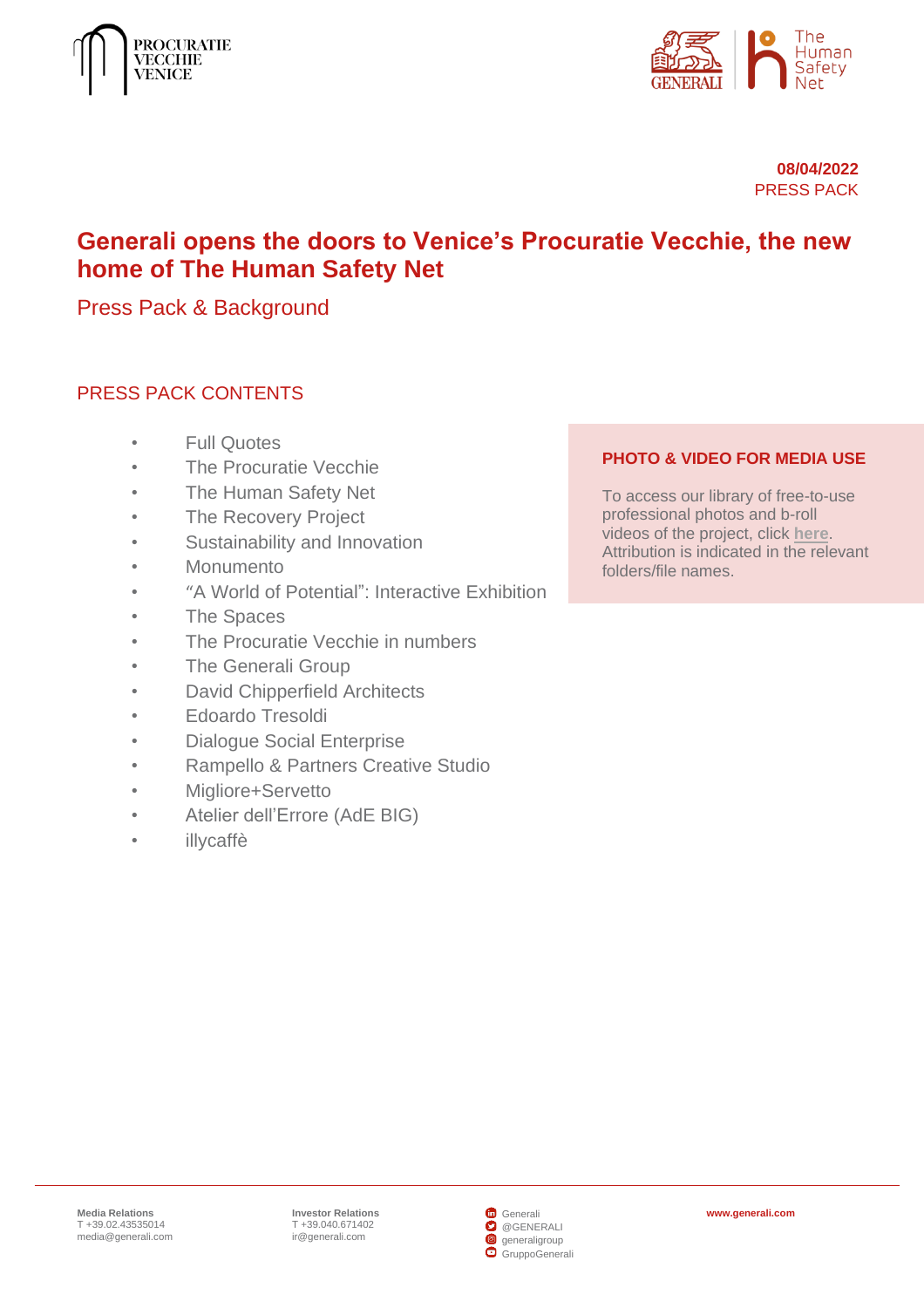



#### <span id="page-1-0"></span>**Full quotes for media use**

## **Philippe Donnet, Generali Group CEO**:

*"The re-opening of the Procuratie Vecchie represents a historic moment both for the local and the international communities. After five centuries, this world-famous iconic building still reflects part of the Procurators' original mission: helping society's weakest. It is the home of our initiative, The Human Safety Net, that will be a place for exchanging ideas and dialogue to overcome the major social challenges of today's world as well as to inspire visitors to take action to unleash the potential of people living in vulnerable conditions. A space open to everyone that also fully supports the project to make Venice the world capital of sustainability. There could be no better way to conclude the celebrations that began last year for the 190-year anniversary of Generali, now made even more special with the announcement of our partnership with the United Nations Development Programme. I thank all those who have made it possible to achieve this outstanding milestone in our Group's history."*

## **Sir David Chipperfield, David Chipperfield Architects**:

*"We are grateful to Generali and the city of Venice for giving us the extraordinary opportunity to work on the Procuratie Vecchie. Repairing, reunifying and adapting the many layers of this historic structure has been a highly complex and rewarding challenge that reconnects us to the power of architecture both as physical substance and as a process of collaboration. We look forward to seeing the building re-embed itself into the city, supporting Venice as a living place of activity and innovation."*

## **Aldo Mazzocco, Generali Real Estate CEO & General Manager**:

*"I would like to sincerely thank the technical experts of Generali Real Estate and all those involved in the restoration work carried out with skill and rigor as part of this wonderful episode in the history of art and architecture. It is a shining example of cooperation among supervisory authorities, professional creativity, and execution ability - achieved despite operating conditions complicated by the delicate nature of the location and Covid-19 restrictions. We do a lot of requalification works every year throughout Europe, but restoring and reinventing the Procuratie Vecchie in St. Mark's Square represents a 'golden' page in the long history of Generali."*

## **Emma Ursich, Executive Officer of The Human Safety Net**:

*"The Home of the Human Safety Net in Procuratie Vecchie opens up so many opportunities to reach more people, create new connections, exchange, debate, design and amplify attention, understanding and action around the pressing issues of social inclusion but also more widely* 

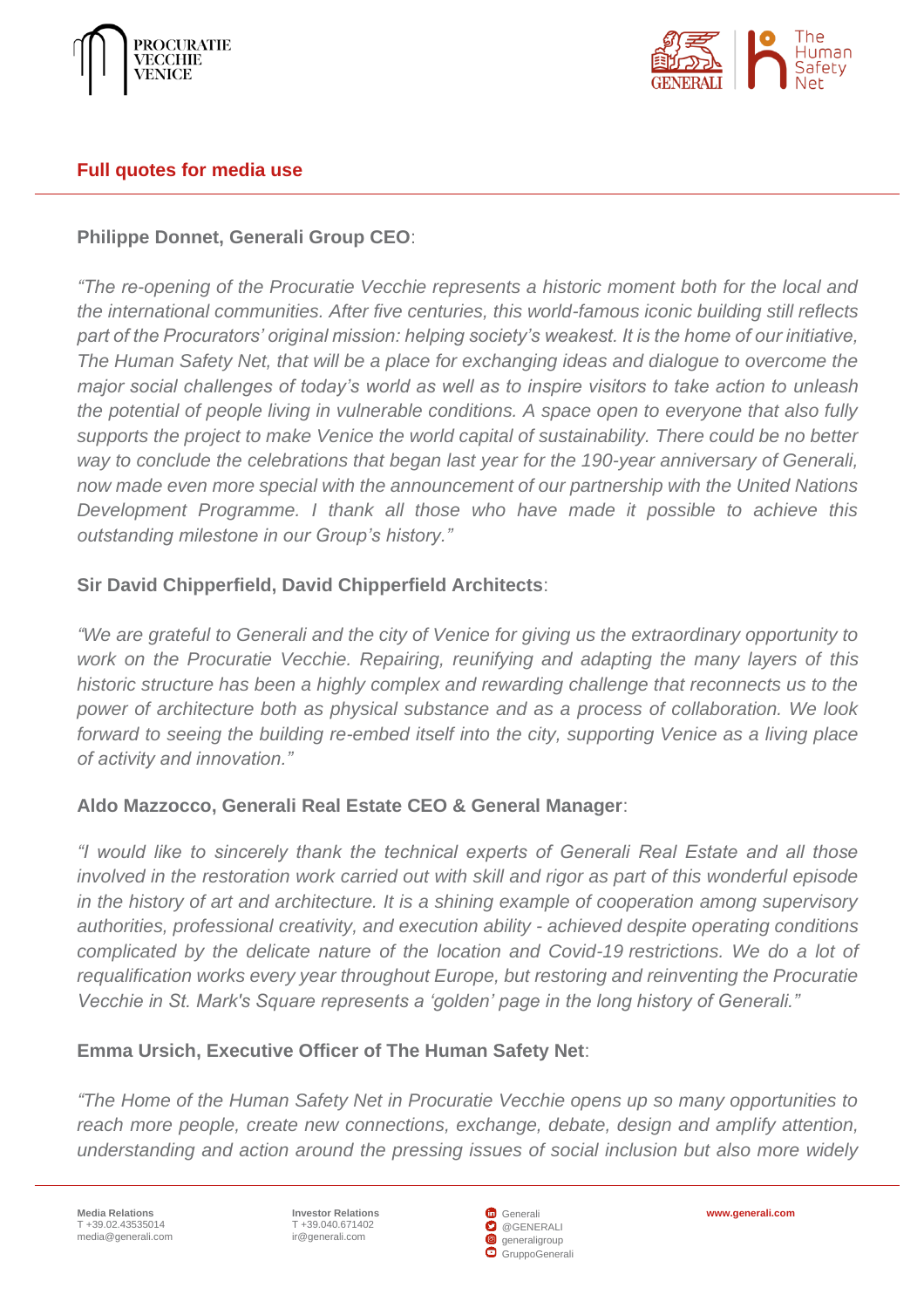



*around sustainability as the cornerstone for human resilience and wellbeing. The Human Safety Net is glad to play its part to support the future of Venice, activating all the potential of its global network from its base in Procuratie Vecchie, in an open, permeable city that is by its nature a symbol to the world."*

# **Orna Cohen, founder of Dialogue Social Enterprise, curator of the interactive exhibition "A World of Potential"**:

*"The human need and urgency to share time and experiences together is strong and vibrant. I expect The Human Safety Net exhibition will rapidly attract visitors precisely because of its innovative and interactive nature. Furthermore, its content is very timely, since especially during the pandemic we became aware of our own vulnerability and had to rely on our strengths and solidarity. And that's exactly the point of The Human Safety Net."*

# **Davide Rampello, Davide Rampello & Partners Creative Studio, Artistic Director of The Home of The Human Safety Net**:

*"The Home of The Human Safety Net will change the permeability and practicability of the entire district and will spur a more vital, dynamic, and humane urban environment in St. Mark's Square. A programme of cultural activities and initiatives will be designed in order to valorise and promote the space by providing a varied and multidisciplinary thematic schedule capable of stimulating, entertaining, involving and attracting the target audience not only to the Foundation's context*  and to its multiple areas of interest, but also to the landscape and to the sociocultural *perspectives of the city of Venice."*

# **Ico Migliore and Mara Servetto, Migliore+Servetto, interior and exhibition Design, Set-up, Graphics and Multi-media of The Home of The Human Safety Net**:

*"The design for the Human Safety Net's new home is characterised by the lightness with which it relates both to the city of Venice, an emblem of strong cultural identity and hospitality, and to the historic complex of the Procuratie that houses it. It is focused on inclusion and accessibility in equal measure, central themes in the development of the project. There are three recurring symbols that connect the entire design of the third floor: the table, the nest, and the mirror. The table is present in the interactive installations and in the social spaces. Made from wood or tubular copper and glass, it is an emblem of encounter and dialogue. The nest is the symbol of hospitality and bonds; it is recalled in the structures of the bookshelves, a sort of fil rouge that connects the social and working spaces. Finally, mirrors boast a centuries-old tradition in Venice and are a recurring element in the furnishings of the café and in various installations. This is an*  allegory of external beauty, as well as of confrontation with oneself, of reflection, of *consciousness."*

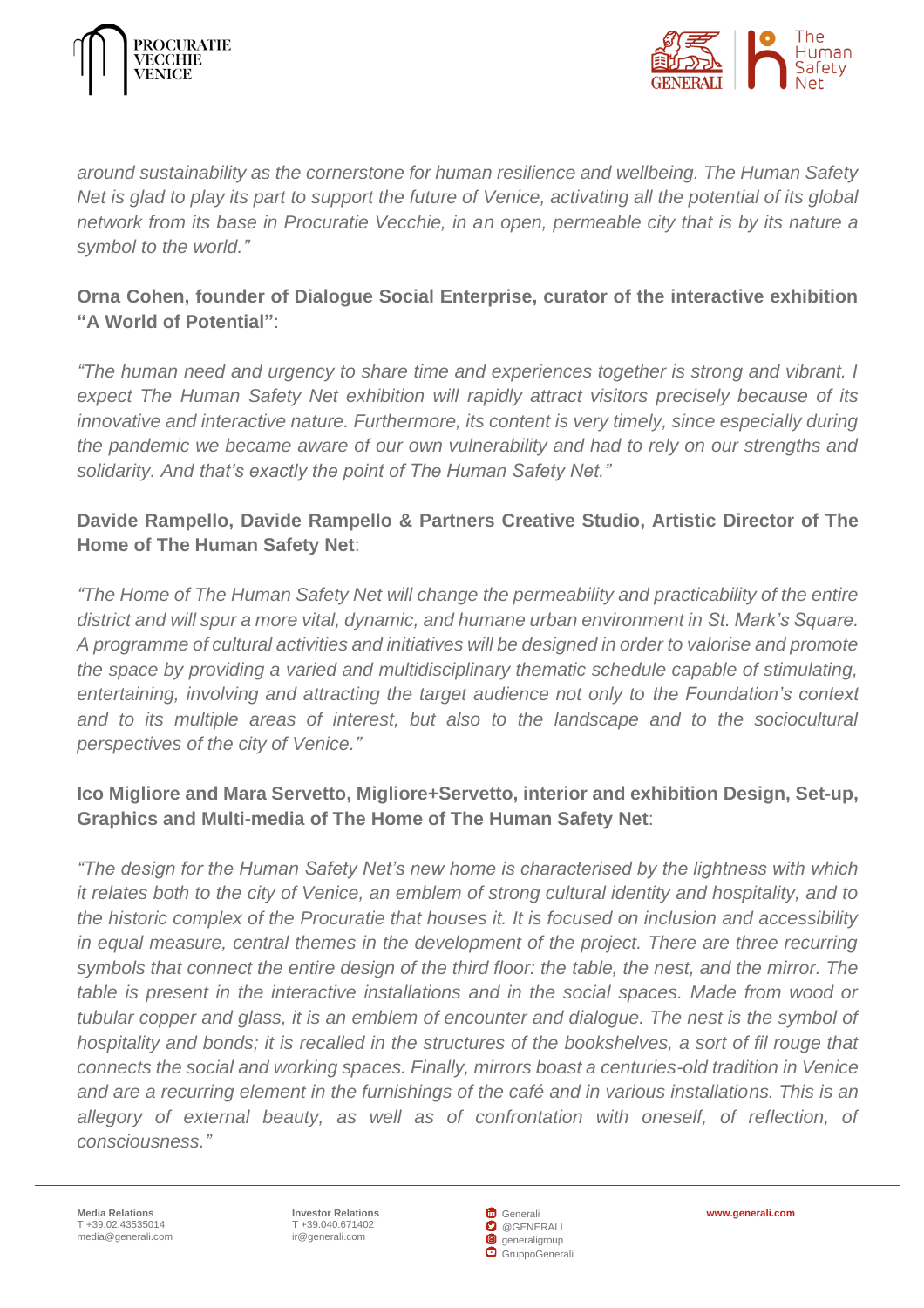



#### **Achim Steiner, UNDP Administrator**:

"*We are pleased to announce our partnership as Generali opens this iconic building in St. Marks's Square for a social purpose. On average, the world's poorest countries lose \$29 billion every year from disasters yet a meagre 3% of these losses are covered by insurance. This new partnership with Generali will allow UNDP to extend much-needed insurance solutions to vulnerable families and businesses - from smallholder farmers suffering in the face of drought; defending natural capital at risk from climate change in coastal communities; or rolling-out financial protection for people displaced by conflict and instability*."

#### **Cristina Scocchia, illycaffè CEO**:

"*It is a real honour and privilege to strengthen our presence in one of the most beautiful squares in the world and in a city, Venice, with which we have a deep and lasting bond. We are delighted to be able to offer all the flavour of the unique illy blend, not only in our flagship store in the Royal Gardens, but now also to the visitors who will admire the rooms and exhibitions in Venice's Procuratie Vecchie. Thanks also to the collaboration with Generali, with whom we share very similar values, we are certain that The Café will become a point of reference for Venetians and for all lovers of good and beautiful things who visit Venice every year.*"

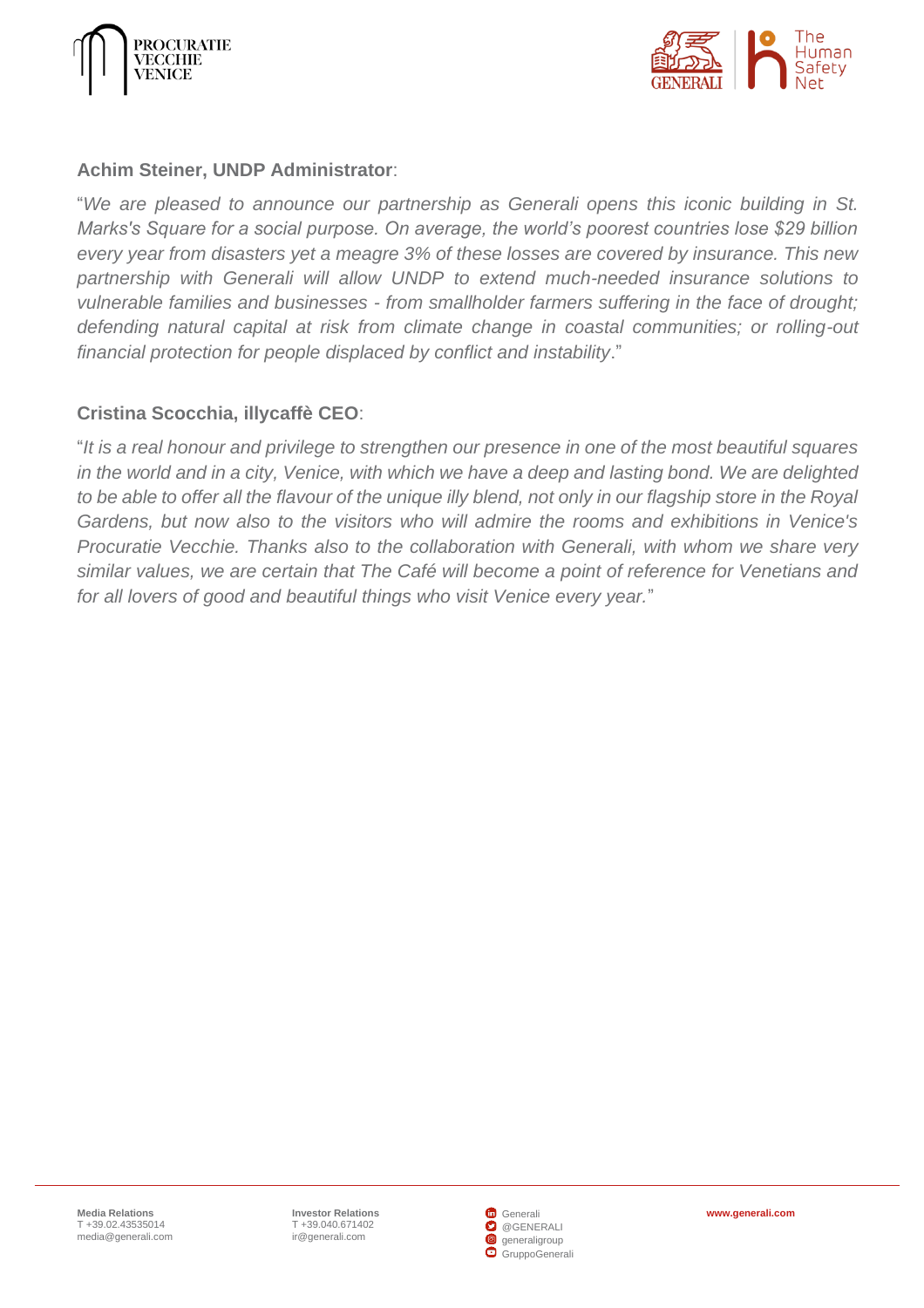



#### <span id="page-4-0"></span>**The Procuratie Vecchie**

At 500 years old, the Procuratie Vecchie is one of the most remarkable buildings in St. Mark's Square. Its name comes from its original use as a home and office for the Procurators of Saint Mark. This was the most prestigious position after that of the Doge, and the prize after a brilliant political career.

The Procuratori were city officials responsible for the administration of the basilica, as well as handling the execution of wills and for looking after the poor and the orphans. The Procuratori did not have a salary but in return they had the privilege of living forever in St. Mark's Square.

Pronunciation guide for non-italophones: [approx.: "pro-koo-ra-tee-yea/ve-key-yea"] [https://www.howtopronounce.com/italian/procuratie](https://www.howtopronounce.com/italian/procuratie-vecchie-1/31395798)[vecchie-1/31395798](https://www.howtopronounce.com/italian/procuratie-vecchie-1/31395798)

When it was first constructed in the 12th century, the Procuratie Vecchie was a one-storey structure above a long ground-floor arcade. A fire in 1512 caused part of the façade to collapse and city officials decided to rebuild it as part of a vast city renovation programme called the *renovatio urbis* under the initiative of Doge Andrea Gritti. Architect Bartolomeo Bon first oversaw the project, followed by Jacopo Sansovino. The transformation turned St. Mark's Square from a medieval town centre into a Renaissance city forum in the classical style.

#### **Generali and Venice**

As the historical headquarters of Generali's Italian business, Venice is closely linked to the history of Generali, and both share the St. Mark's Lion as their symbol.

Shortly after Generali was founded in Trieste in 1831, it established its first presence in the Procuratie Vecchie. Venice was joined to Italy in 1866, and just one year later Italy's great hero of independence, Giuseppe Garibaldi, visited the **Procuratie.** 

Generali managers were not just doing business from the Procuratie. They were respected and admired leaders in civic life, playing key roles in Venetian assemblies throughout the resistance of the Republic of San Marco from 1848 to1849.

The magic and romance of Venice became the centrepiece of Generali advertising after the dark years of WWI. The famous illustrator Marcello



**Media Relations** T +39.02.43535014 [media@generali.com](mailto:media@generali.com)

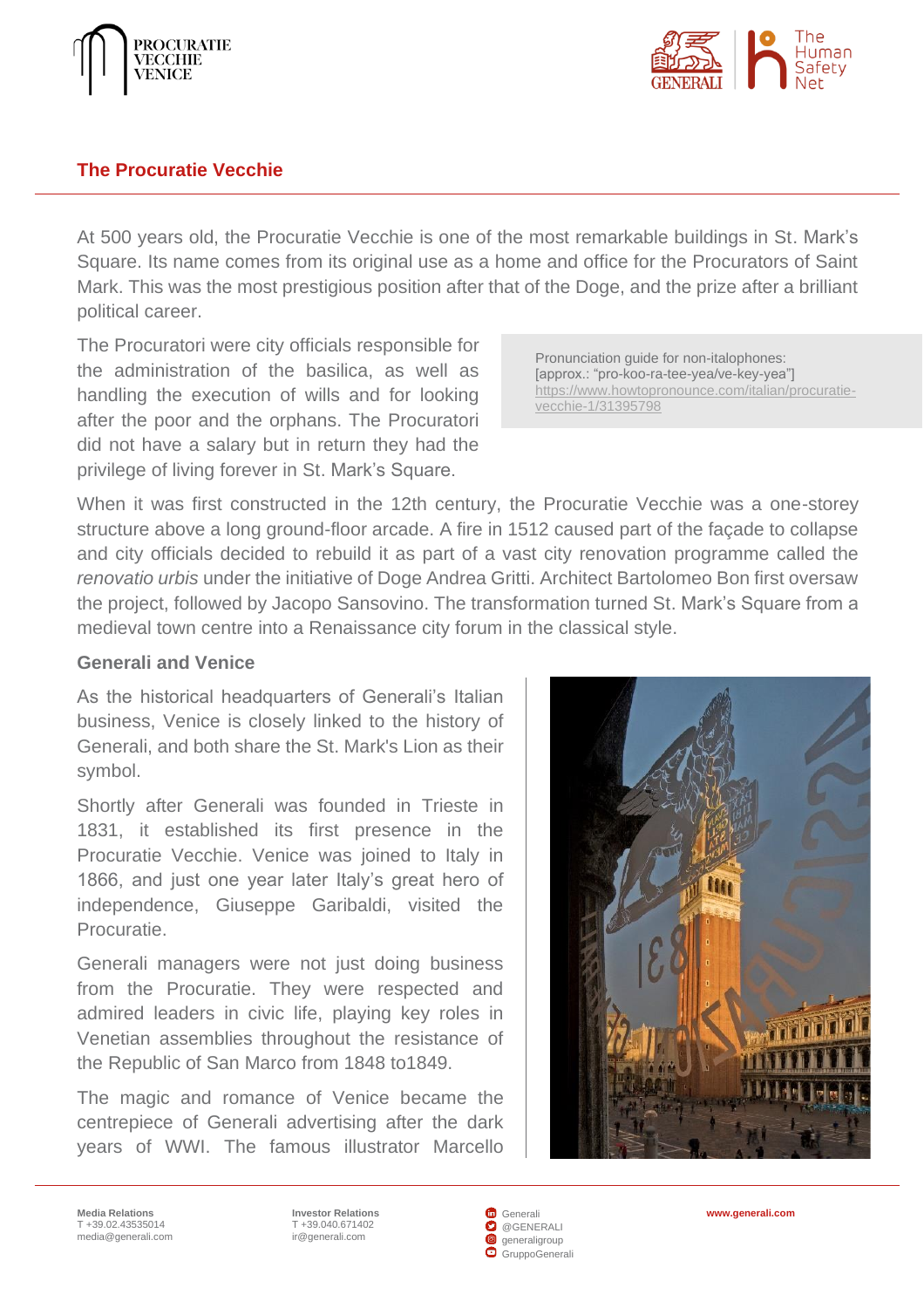



Dudovich created a series of whimsical posters for Generali that highlighted the Company's proud Venetian heritage.

For many years, Generali carried out its Italian operations from this prestigious location. The Company also bought additional parts of the building in the 1930s and 1940s, making improvements to the historic building despite the difficulties of the war years.

The spaces of the Procuratie Vecchie, with their historical decorations and frescoes, were home to Generali's Italian head office for much of the 20th century, until the requirements of modern



1989.

The renovation of the Procuratie Vecchie restores one of Venice's most beautiful buildings to its original splendour – and brings the insurance group back into its Venetian home. It is part of a broader restoration of the entire Marciana area which Generali has supported with pride and passion. This included [renovating the Royal Gardens,](#page-16-0) brought to new life by landscape architect Paolo Pejrone, in partnership with the Venice Gardens Foundation.

logistics necessitated a transfer to Mogliano Veneto in

# <span id="page-5-0"></span>**The Human Safety Net**

## **A global movement to enable people to achieve their full potential**

A core belief at The Human Safety Net is that whatever happens in life, no-one should be held back from achieving their full potential.

The Human Safety Net's mission is to unlock the potential of people living in vulnerable circumstances, so that they in turn can transform the lives of their families and communities. There are two global programmes to fulfil this mission: the first supports vulnerable families with children up to six years old; the second supports refugees in their path to employment and entrepreneurship in their country of destination.

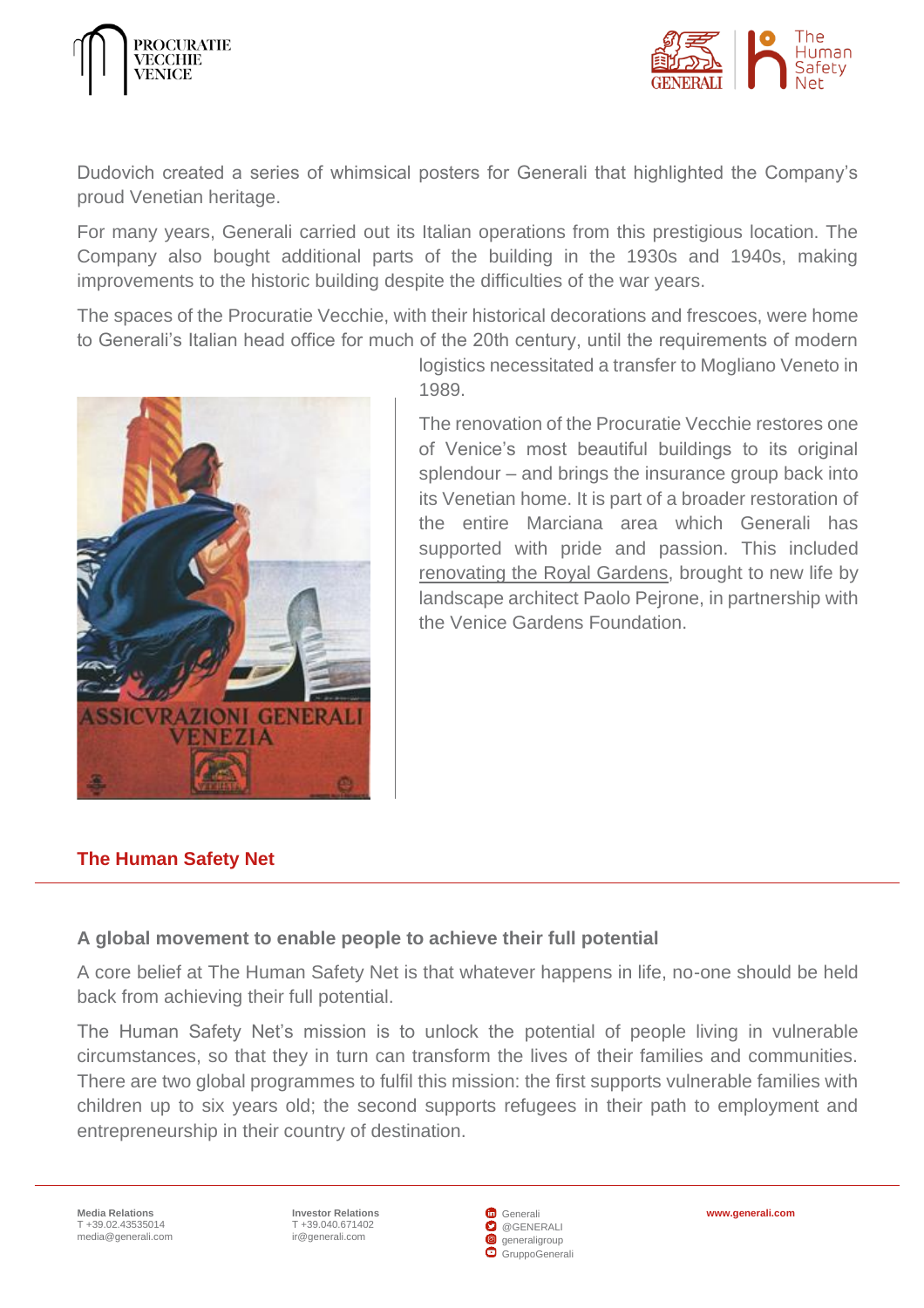



The Human Safety Net brings together the combined strengths of non-profit organisations and the private sector, in Europe, Asia and South America, into a global movement of people helping people. Initiated by Generali, it has been created to act as an "open net" and welcomes working with any other company, organisation or foundation which shares the same goals.

#### **Transforming lives around the world**

The Human Safety Net currently works with more than 60 NGOs and social enterprises in 23 countries and more than 200 cities. It has so far touched the lives of more than 170,000 people. Its programmes contribute to five of the UN's Sustainable Development Goals. The Human Safety Net "For Families" contributes to early childhood indicators (SDG 3 and SDG 4); The Human Safety Net "For Refugees" helps create jobs and sustainable communities (SDG 8 and SDG 11); all the programmes are based on the principle that they can only achieve a significant impact when working in partnership across countries and stakeholder groups (SDG 17).

Generali's employees and agents in all its offices around the world are integrally involved with The Human Safety Net: through volunteering, providing skills and expertise, fundraising campaigns, as well as acting as Ambassadors. All activities are designed to amplify the work of the Foundation's partner NGOs.

#### **The "For Families" programme**

*"If we change the beginning of the story, we can change the whole story"*

The "For Families" programme supports parents living in vulnerable circumstances during the first six years of their children's lives, laying the strongest possible foundations for their future.

Studies have shown that who we are as adults is shaped in the first six years of life. In early childhood, one million neural connections form every second. The early years are also the most vulnerable for children: poverty, stress and neglect can damage a child's chances.

Around the world, 250 million boys and girls under five are at risk of not achieving their full potential. 1

The best safety net for young children is a nurturing relationship with their parents. The programme therefore supports parents by investing in parenting courses, family centres, and home visits. This helps parents become more confident and learn simple practices which have a proven impact on their child's early development.



<sup>1</sup> Black M. M., et al. (2017) Early childhood development coming to age: science through the life course.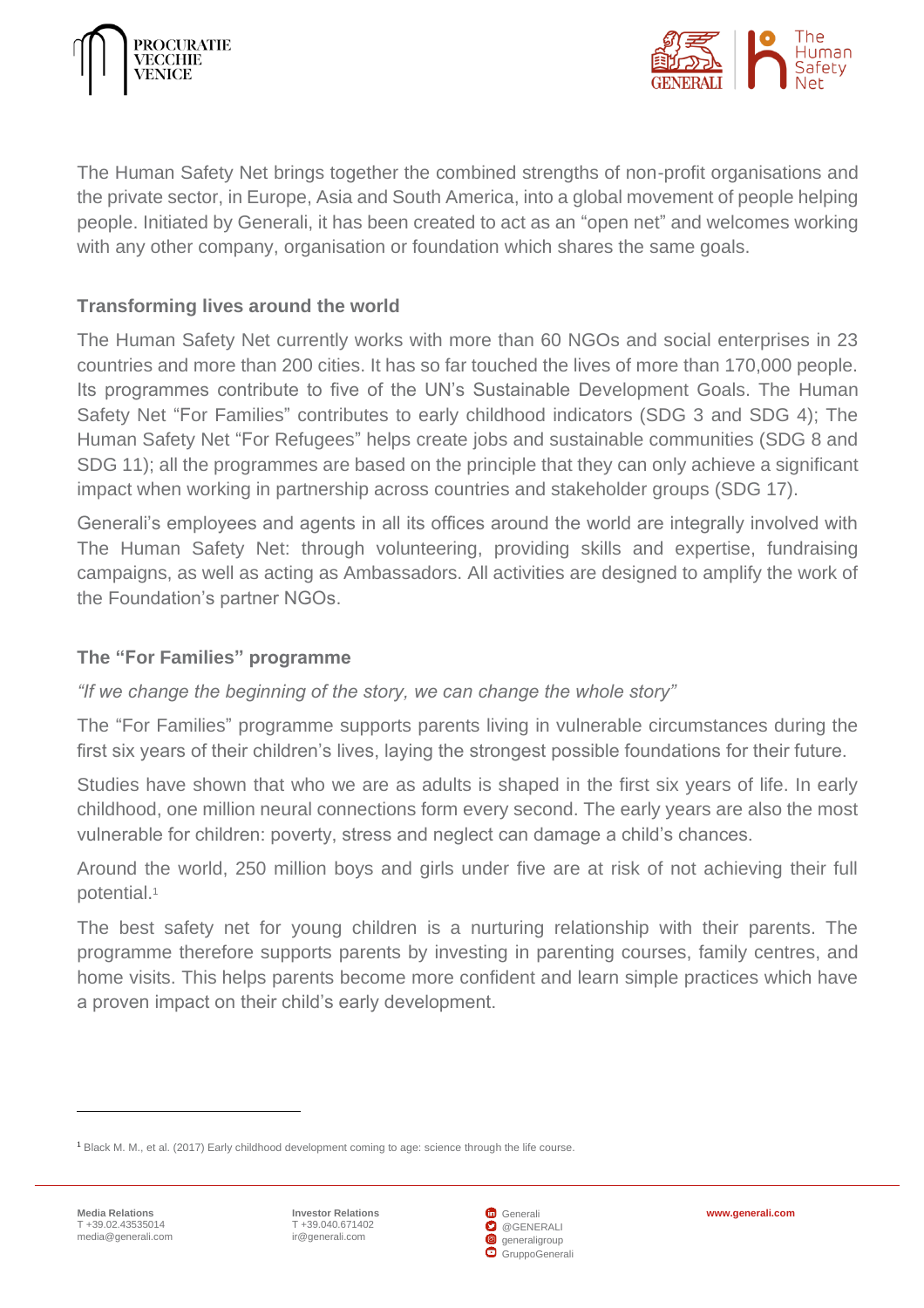



**Recent stories from the "For Families" programme:**

- [It is a joy to transform and grow together with my son](https://www.thehumansafetynet.org/stories-and-news/people-stories/all/My-son-s-transformation-with-unlimited-care-and-love)
- [The Human Safety Net and UNICEF develop financial literacy programme for](https://www.thehumansafetynet.org/stories-and-news/news/all/2022/The-Human-Safety-Net-and-UNICEF-develop-financial-literacy-programme-for-disadvantaged-families)  [disadvantaged families](https://www.thehumansafetynet.org/stories-and-news/news/all/2022/The-Human-Safety-Net-and-UNICEF-develop-financial-literacy-programme-for-disadvantaged-families)
- [The Human Safety Net and Con I Bambini join forces to support vulnerable families](https://www.thehumansafetynet.org/stories-and-news/news/all/The-Human-Safety-Net-and-Con-I-Bambini-join-forces)  [with children between 0-6 years old](https://www.thehumansafetynet.org/stories-and-news/news/all/The-Human-Safety-Net-and-Con-I-Bambini-join-forces)

#### **The "For Refugee Start-Ups" programme**

Refugees have the talent and resilience to build successful businesses, but they need dedicated support.

The "For Refugee Start-Ups" programme helps refugees flourish as entrepreneurs or get professional training so that they can integrate themselves into their local job market.

Millions of refugees have arrived in Europe in recent years, many with the skills, passion, and resilience to be successful entrepreneurs. Even when refugees are granted official status, they face extra challenges when they want to launch a new business. Most lack the networks and access to finance, as well as the confidence needed to create a new business.

"For Refugee Start-Ups" works alongside individuals to implement their business ideas, providing training, coaching, and access to workspaces and financing.

Thanks to the programme they have the opportunity to develop concrete business plans, register their ventures, and serve their first customers. They get the opportunity to learn about the business environment in their host countries and strengthen their networks. And if entrepreneurship is not the right path, the programme offers training and hands-on coaching for job positions that are valued on the job market.

#### **Recent stories from the "For Refugee Start-Ups" programme:**

- [I want to connect people of different backgrounds through Afghan cuisine](https://www.thehumansafetynet.org/stories-and-news/people-stories/all/I-want-to-connect-people-of-different-backgrounds-through-Afghan-cuisine)
- [Fashion is the oxygen without which I cannot imagine my life](https://www.thehumansafetynet.org/stories-and-news/people-stories/all/Fashion-is-the-oxygen-without-which-I-cannot-imagine-my-life)

For more information on The Human Safety Net programme beneficiaries, see **[here](https://www.thehumansafetynet.org/stories-and-news/people-stories/all)**. Link to 2021 Activity Report: **<https://generali.egnyte.com/fl/VbbczL3gqw>** Link to programme pictures: **<https://generali.egnyte.com/fl/xhhQEXT6bu>**

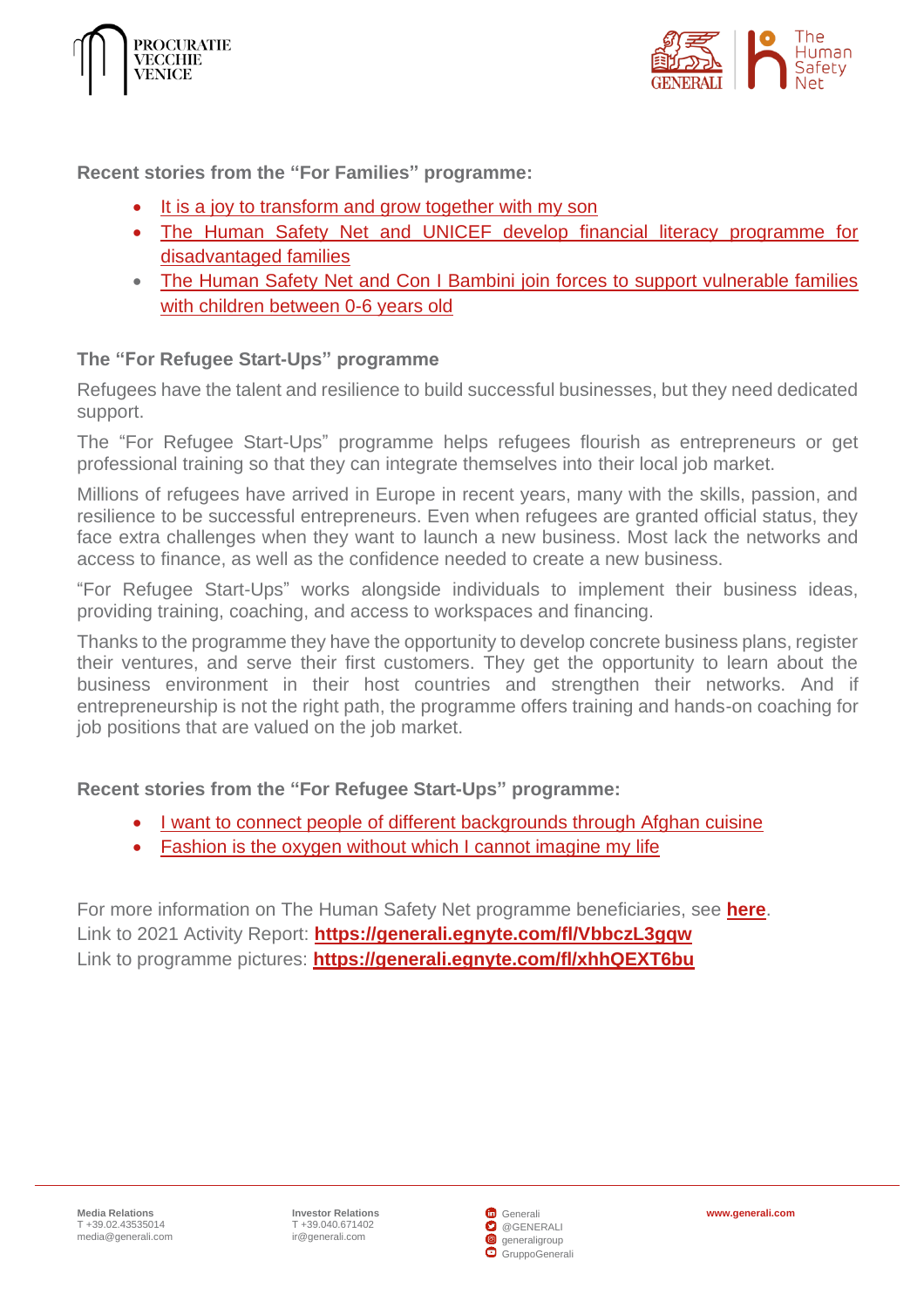



## <span id="page-8-0"></span>**The Recovery Project**

St. Mark's Square, besides being one of the world's most recognisable squares, is an extraordinary and explicit demonstration of ordered public space defined on three of its four sides by the Procuratie Vecchie, the Procuratie Nuove and Procuratie Nuovissime.

The Procuratie Vecchie was developed along the entire North side of the Square, in the first half of the sixteenth century, under the *renovatio urbis* programme of the Doge of the Republic of Venice, Andrea Gritti and involved three architects, Mauro Codussi, Bartolomeo Bon and Jacopo Sansovino, establishing the modern ancient language (façade of arches and loggias) adopted by the subsequent developments of the other Procuratie on the other West and South sides of the Square.

Generali, which began its life in the Procuratie Vecchie, acquired almost entirely over the years, has set as its goal to bring the Procuratie Vecchie into a more engaged relationship with the city of Venice through the activities of The Human Safety Net, Generali's global Foundation, on the third floor, with a large part of the Procuratie Vecchie made accessible to the public for the first time in half a century.

David Chipperfield Architects Milan developed a reclamation of the idea or project which is not defined by a single architectural gesture, but by a series of interventions that address the complexity of the work through a flexible approach in order to interpret and make sense of historical modifications and practical adaptations of the Procuratie Vecchie.

The interventions include the restoration of the first and second floors, where the most prestigious offices of the Generali insurance Company are situated, the reorganisation of accessibility and usability through the inclusion of new vertical circulation, and the renovation of the third floor, with public access to the exhibition spaces as well as workspaces, event spaces and an auditorium linked to The Human Safety Net.

The interventions looked to ancient, local and traditional construction techniques and made use of local artisanal craftsmanship for the flooring, walling and ceiling, using *pastellone* and *terrazzo*, *marmorino* and *scialbatura* (whitewashing), but also *cocciopesto* and *cotto*, seeking not to impose but rather to inherit, in order to complete into a single whole and reclaim the integrity of what has been present for hundreds of years in probably the most representative place in Venice.

To download David Chipperfield Architects Milan's Press Kit of the Procuratie Vecchie, please click on this link:

<https://www.dropbox.com/sh/ea07rqacb6gw1cz/AAA839sHeJVHCukuvLvx3kuQa?dl=0>

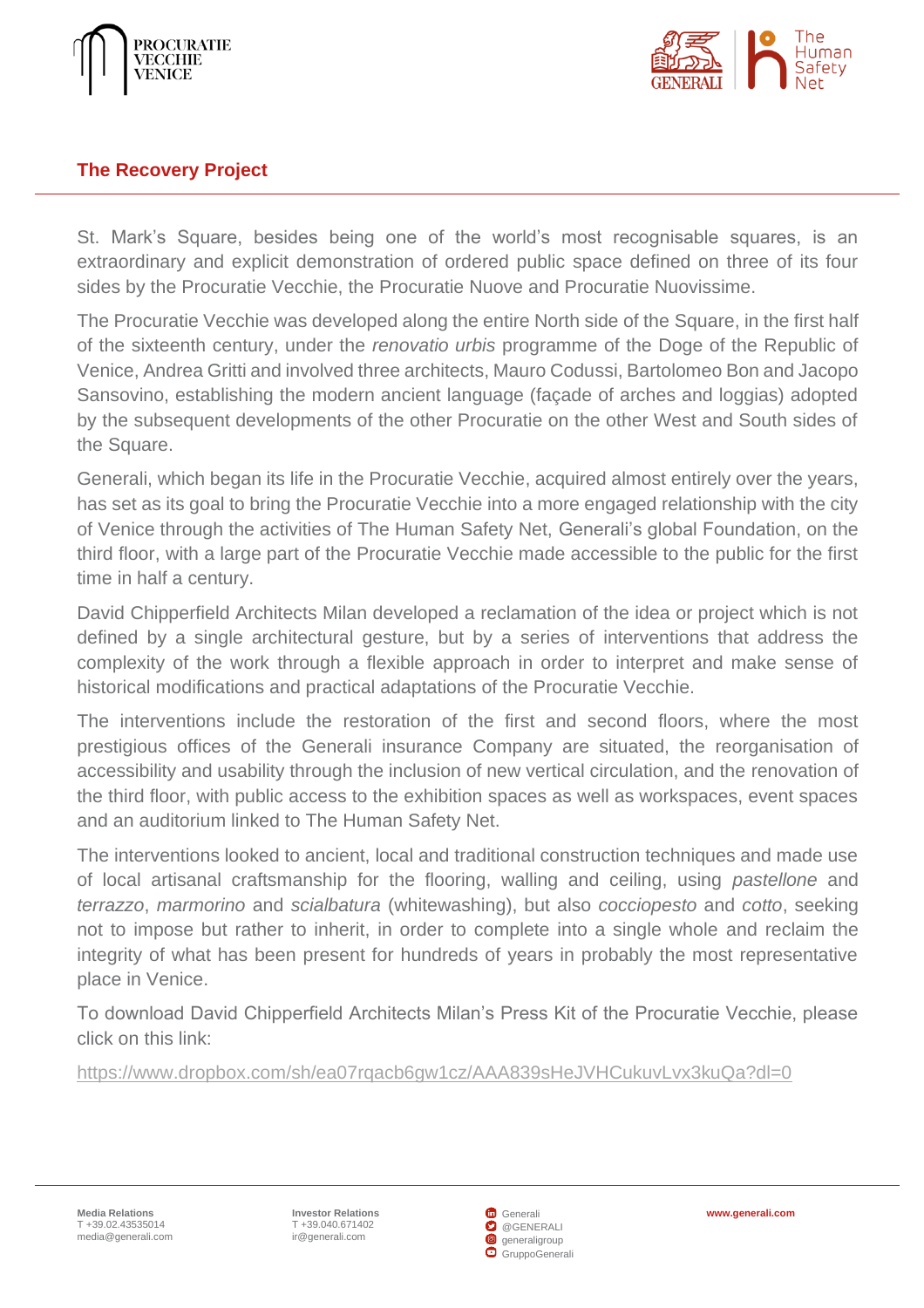



#### <span id="page-9-0"></span>**Sustainability and Innovation**

The challenge in the recovery and redevelopment of a building of historical and monumental importance such as the Procuratie Vecchie was to bring new life to one of the masterpieces of Venetian architecture of the 16th century, respecting its historical features but at the same time adapting it to the needs of modern use. Generali Real Estate has orchestrated the complex requalification project, delivering the fully restored building to Generali and to the world.

Today the Procuratie Vecchie represents a showcase of modern technologies and sustainability in a unique context, in line with the requirements of the international LEED Silver Core & Shell certification, which is currently underway - a particularly challenging goal for a building of inestimable historical and artistic value. From an energy and environment standpoint, the thermal and air treatment plants have been redesigned to completely eliminate the use of fossil fuels, ensuring thus a more efficient and sustainable energy management. By purchasing energy from certified renewable sources only, the Procuratie is a carbon neutral building in the heart of the city of Venice.

Great attention has been given to the use of recycled material and to preserve, whenever possible, original elements belonging to the history of the building, such as the recovery of existing wooden parts, and the reuse of terracotta tiles within decorations and Venetian *terrazzo* floors. *Ad hoc* techniques have been applied in order to preserve the building from adverse events, such as a system that keeps the effects of high tide at bay, and a particular water mist fire extinguishing technology that intervenes in an effective way, though respectful of delicate surfaces and materials. In addition, a very advanced computer-based modelling system was used to analyse the building's seismic risk, to correctly design the structural consolidation actions.

The redevelopment also involved the first and second floors, hosting high-level representative offices and exhibition spaces in a unique context, equipped with last-generation technical features and advanced smart technologies for maximum comfort, high performance and optimal connectivity.

#### <span id="page-9-1"></span>**Monumento**

The installation Monumento by Edoardo Tresoldi – conceived in collaboration with Carlotta Franco for the development of the architectural concept and with GICO Studio's support for the project – renews the language of the monumental column and the values to which society aspires in order to reflect its own epoch.

The column is set within the space that contains the monumental staircase of the Procuratie Vecchie. Its proportions are in dialogue with those of the space around it and the visitor is invited to a closer view which subverts the traditional rhetoric of monuments: by climbing the stairs the

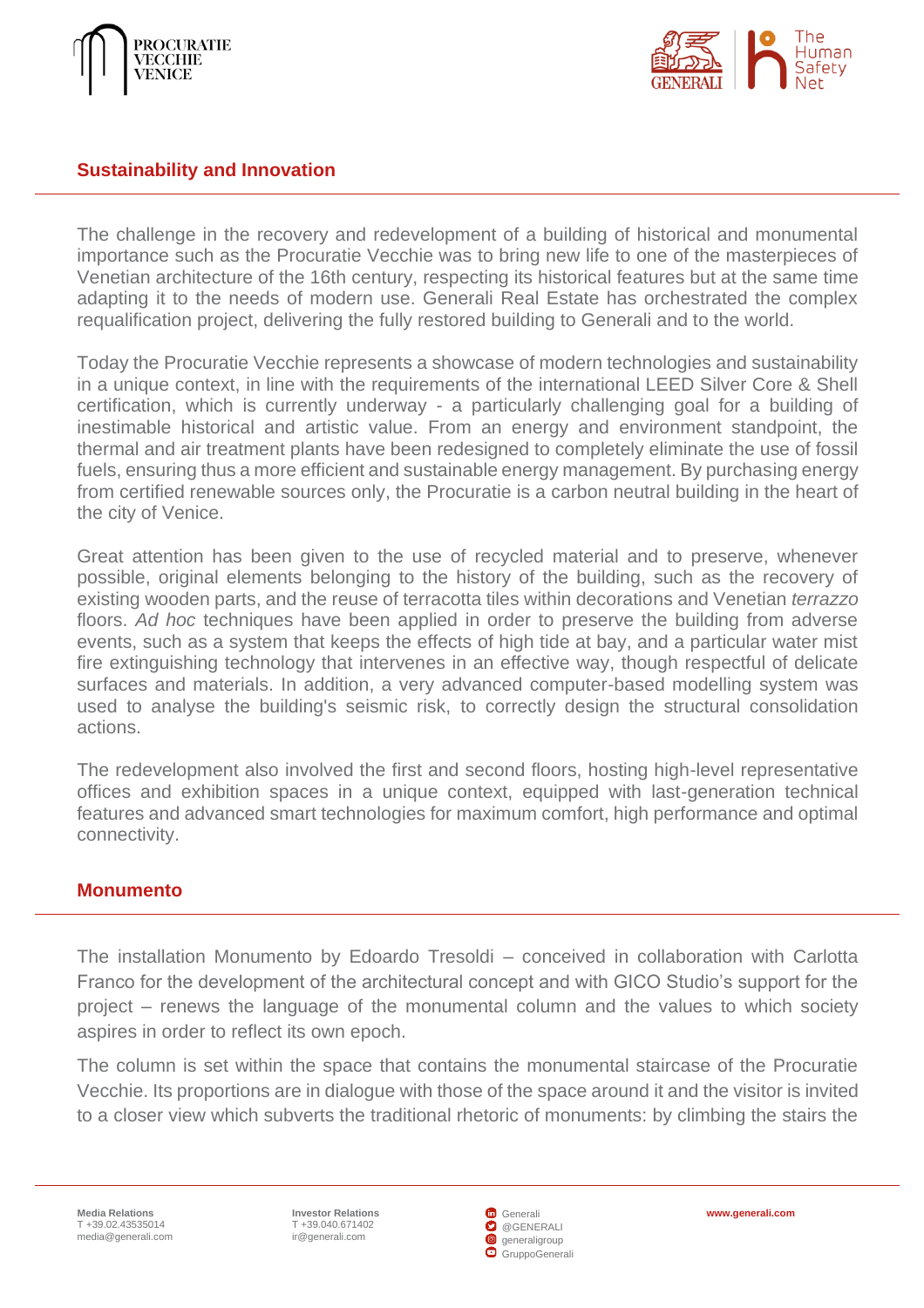



spectator is able to see the column in its entirety, from its base to the summit, with a change of perspective which, in turn, triggers a conceptual shift.

*"Monumental architecture is a composition which neglects function in order to ritualize a thought by means of a three-dimensional work"*, says Edoardo Tresoldi*. "The history of peoples is that of a hereditary flow of rhetorical figures which continuously recur in cycles; they redefine their own meanings and establish symbolisms which we have not only learnt to read but which, generation after generation, we have absorbed as a sort of latent language of the collective unconscious. When, therefore, a monument is stripped of its own symbolism, what remains is a virtuoso and melancholic lyric song, discrete and solemn, and yet in search of contact because it was born to be expressed, first as artifact and gesture and then as a concept and presence. With Monumento, I have used the rhetorical language of monumental columns as a reflection on our times and on the rhetoric underlying the values to which our society aspires; a society which confirms the need to redefine the concept of strength, to reconsider the role of frailty and which puts listening and dialogue at the centre of intercultural relations."*



**Investor Relations [www.generali.com](http://www.generali.com/)** T +39.040.671402 [ir@generali.com](mailto:ir@generali.com)

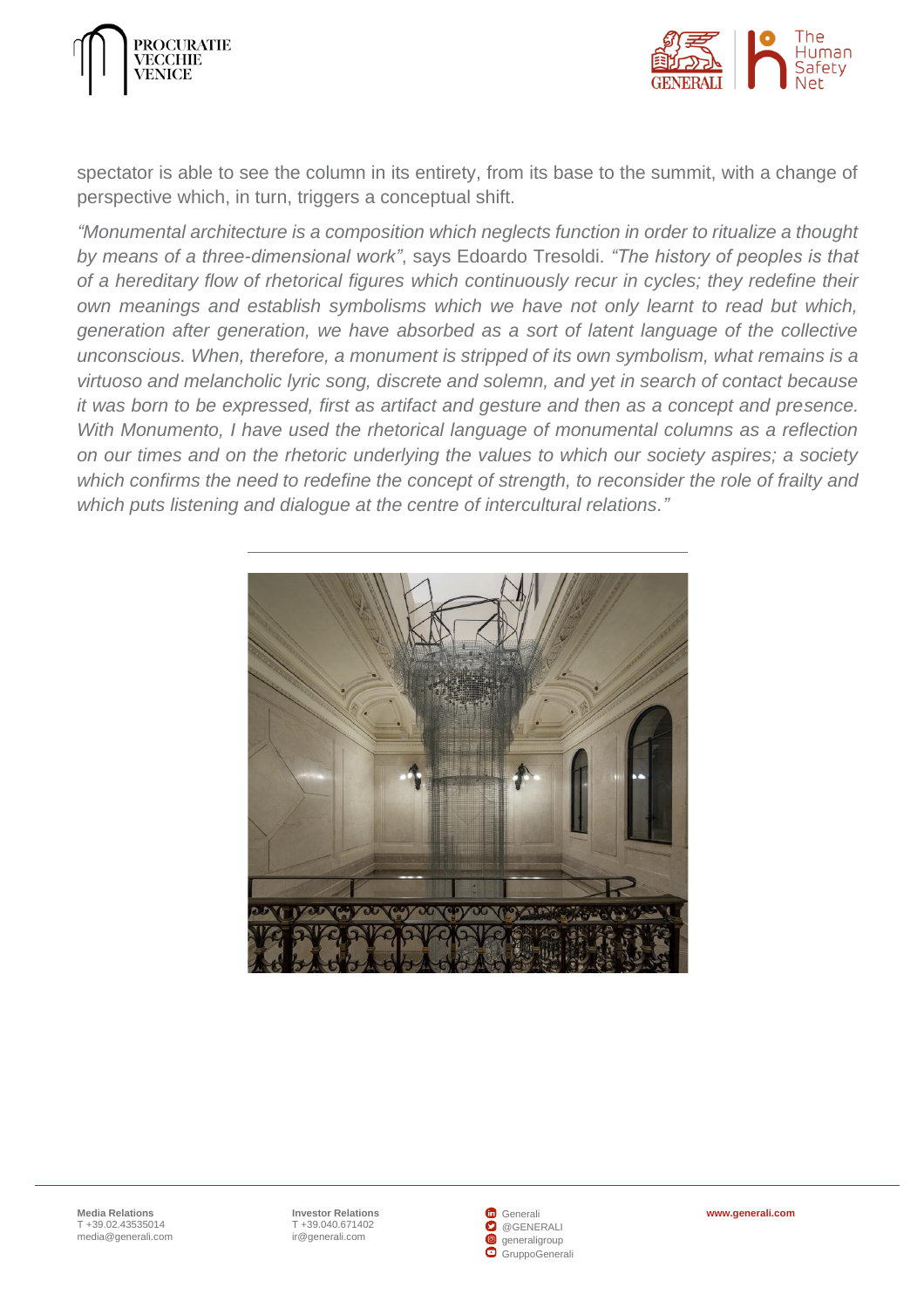



#### <span id="page-11-0"></span>**The Home of the Human Safety Net "A World of Potential": Interactive Exhibition**

#### **The Exhibition**

The third floor, spanning approximately 3,000 square metres, houses the home of The Human Safety Net, which is about empowering other people and the strong belief in human potential and our right to express it. A part of the venue hosts an innovative exhibition open to everyone, focused on personal awareness and the development of human potential. This is flanked by spaces for engagement, sharing and dialogue: a café, working spaces for The Human Safety Net and its partners, and an auditorium.

"A World of Potential" is an interactive exhibition housed on the third floor of the Procuratie Vecchie which offers visitors an immersive and interactive experience to understand and connect with their personal potential by exploring their own character strengths, while also enabling them to see the best qualities in the people around them.

The exhibition is curated by Orna Cohen, cofounder of Dialogue Social Enterprise (DSE), a social enterprise based out of Hamburg, Germany, which facilitates the social inclusion of vulnerable people through exhibitions and workshops, all around the world, since 1988.

To develop the exhibition itinerary, DSE chose the work of the American psychologists Martin Seligman and Christopher Peterson as the theoretical frame of this project. In the early 2000s, they developed the VIA (Values in Action) method which provides a list of 24-character strengths. VIA is universal and can be applied to all humans, anywhere in the world. It is based on the idea that character strengths are inherent to all of us, and that they can be strengthened over time: an approach which perfectly matches The Human Safety Net philosophy.

This exhibition gives visitors an opportunity to explore some of the strengths identified in the VIA Inventory, selected with the help of experts from the Mayerson Academy, a non-profit organization based in Cincinnati, Ohio (USA)





Visitors to the third floor are welcomed by the Venetian Theatre, which pays homage to the centuries-old tradition of Venetian puppetry and masking. The wooden puppets of Arlecchino, Pantalone and Colombina were handcrafted by the Atelier Carlo Colla and are animated by sophisticated technology. They interact with visitors in multiple languages, in a virtual scenario in which the history of the city is told in a simple and captivating way.

**Media Relations** T +39.02.43535014 [media@generali.com](mailto:media@generali.com)

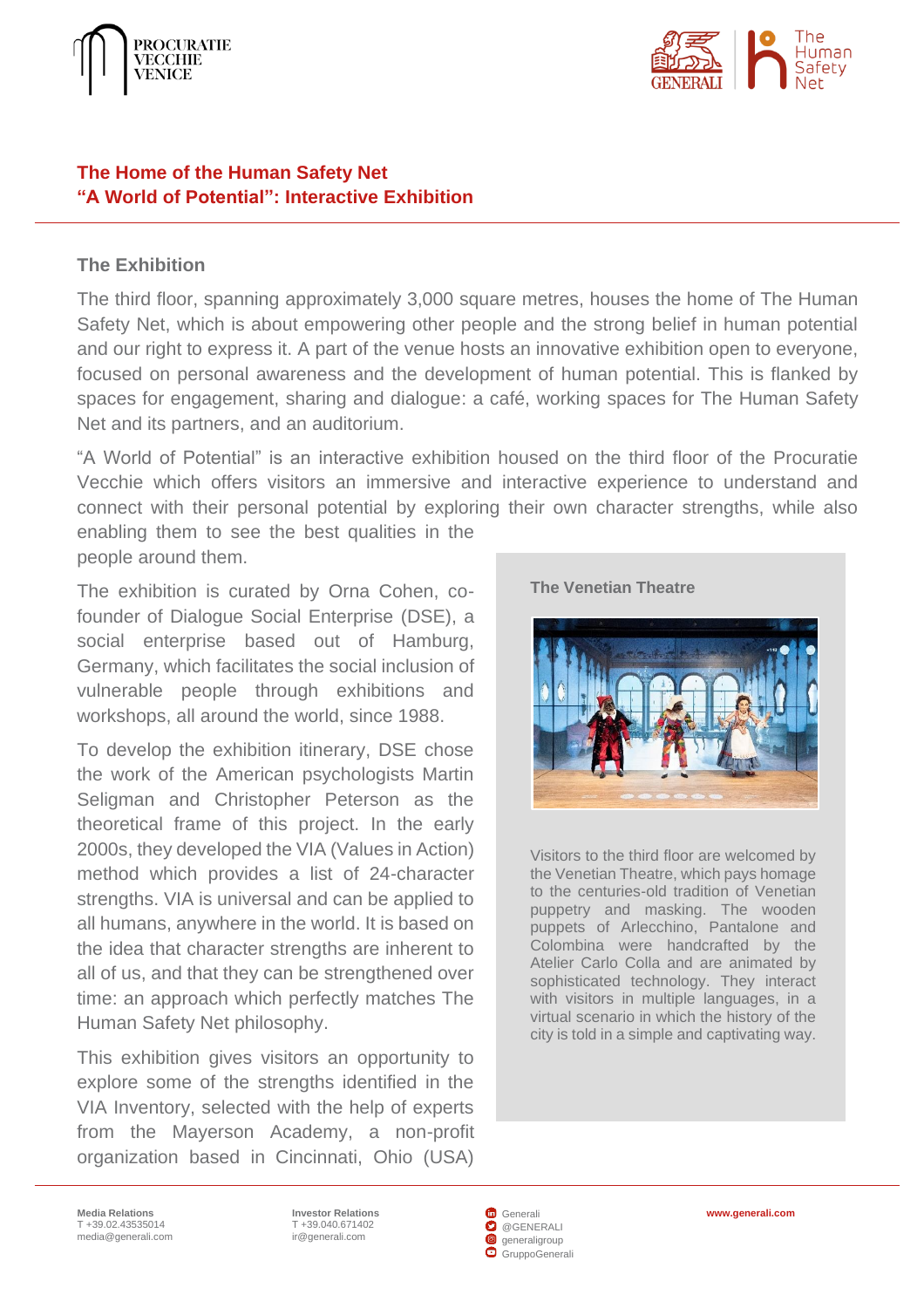



that is committed to using character science to create great places to learn and work and are closely related to values expressed and promoted by The Human Safety Net.

The exhibition was conceived by Migliore+Servetto as a progression of experiences and develops according to a prologue, three acts and an epilogue that lead visitors to discover their own potential starting from values such as creativity, kindness, perseverance, gratitude, curiosity, hope, social intelligence, and teamwork, identified by DSE. These abstract concepts have been translated by Migliore+Servetto into 16 interactive *machines à montrer*, both analogue and digital, capable of engaging the most diverse audiences and generating reflection and self-analysis.

The outcome is something in-between a science and technology museum and an anthropological experience, but the most stimulating aspect of it all is that people during this experiential journey are invited to look inward. As a result, visitors are led through a real progression of experiences that increase their self-awareness and their perception of the world. It is something real, which acts on the senses, memory, and gives rise to positive emotions. But it is also an experience that creates a shift from "me" to "we." At the end of the route the visitor can meet - through a video - a protagonist of The Human Safety Net, who shares his or her same top strength.

The encounter is virtual, but through the character similarities the two share, it becomes personal. The visitor is inspired to learn more about that person, and the work he or she is doing as part of The Human Safety Net. This way, the entire experience helps one understand how everyone can contribute to improve the conditions of the most vulnerable people.

In the final part visitors will have the opportunity to learn more about the activities run by the Human Safety Net and will be able to donate half of the ticket price to one of the programmes run by The Human Safety Net. Visitors will be able to choose which programme they wish their ticket donation to support.

## **The Exhibition's Art Studio**

Within the exhibition journey, a large open space will be given over to an Art Studio, where invited artists will display works interpreting the themes surrounding The Human Safety Net's work, and the values and strengths represented in the permanent exhibition "A World of Potential".

The Art Studio consists of a series of site-specific works designed for The Human Safety Net that are part of "CHUTZPAH - A tent that is not a tent, animals that are not animals*"* - a new artistic project by Atelier dell'Errore (AdE) BIG, curated by Gabi Scardi.

"Chutzpah" is a Yiddish term meaning the impudence of those who believe excessively in themselves, but over the years it has been used in English as a way to express a certain boldness that allows you to get out of the box and perform unthinkable actions. Courage and

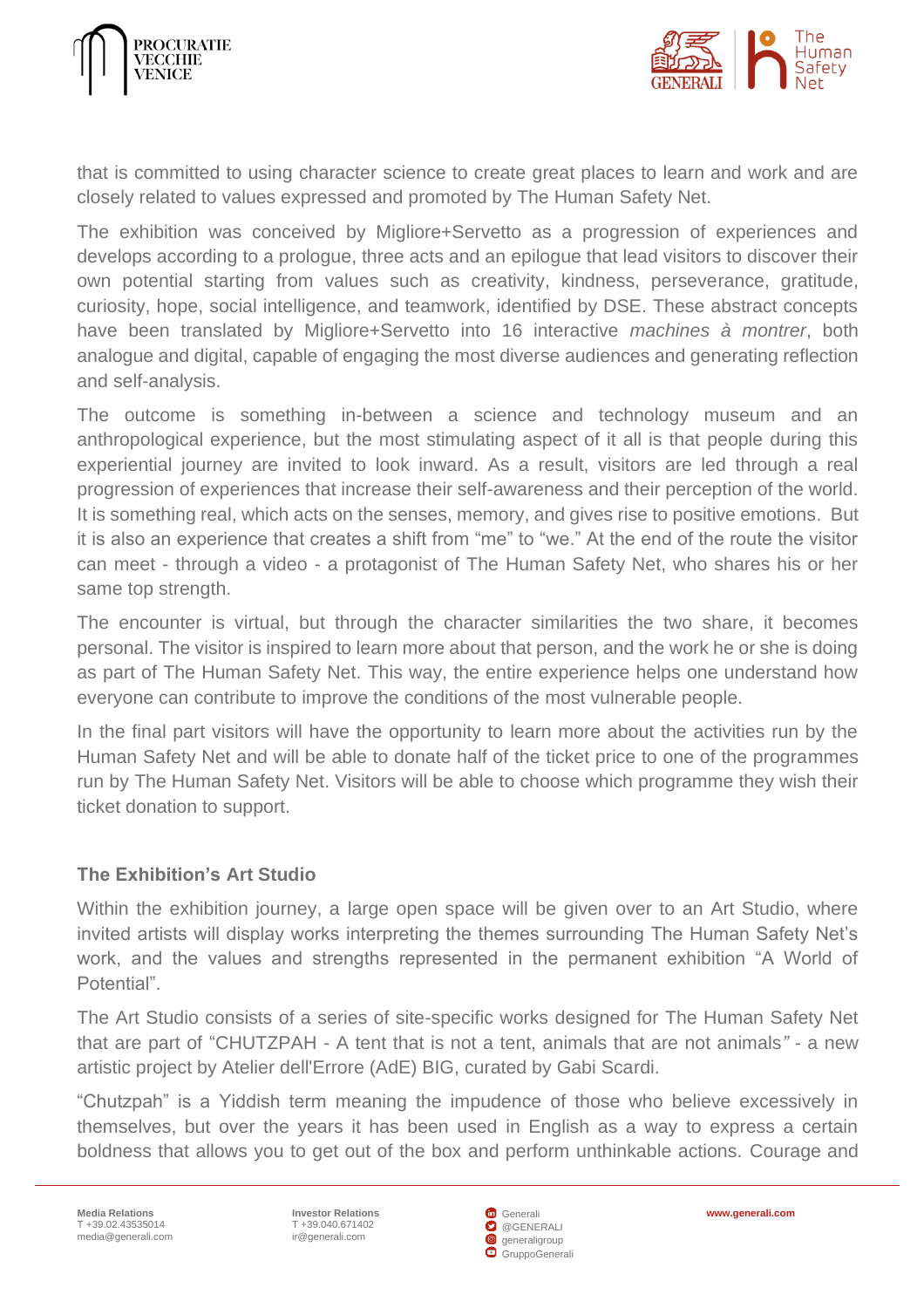



boldness are certainly characteristics of the AdE BIG collective: their works are the result of a work on the verge of virtuosity, which arises from a form of obsession, and which allows the collective to reach levels of extreme technical perfectionism. *Tenda-Mater* is a self-supporting tent placed in the space in such a way as to incorporate the last oculus of the facade overlooking St. Mark's Square: a metaphor of the complex relationship between subjective interiority and external reality and of the transforming power of art. *Pater, the Over-Lived* is a large twodimensional structure that divides the space in two, made with the same materials as the tent: on one side a red fabric created by stretching meters of adhesive tape on the canvas, on which a metallic leaf design stands out; on the other side, the Cameluxe, a warm recycled camel wool. The exhibition is completed by the large zoomorphic drawing *Mater GB7*, in many colours and gold leaf, and the series of 12 drawings entitled *Oracular Cells.*



**Investor Relations [www.generali.com](http://www.generali.com/)** T +39.040.671402 [ir@generali.com](mailto:ir@generali.com)

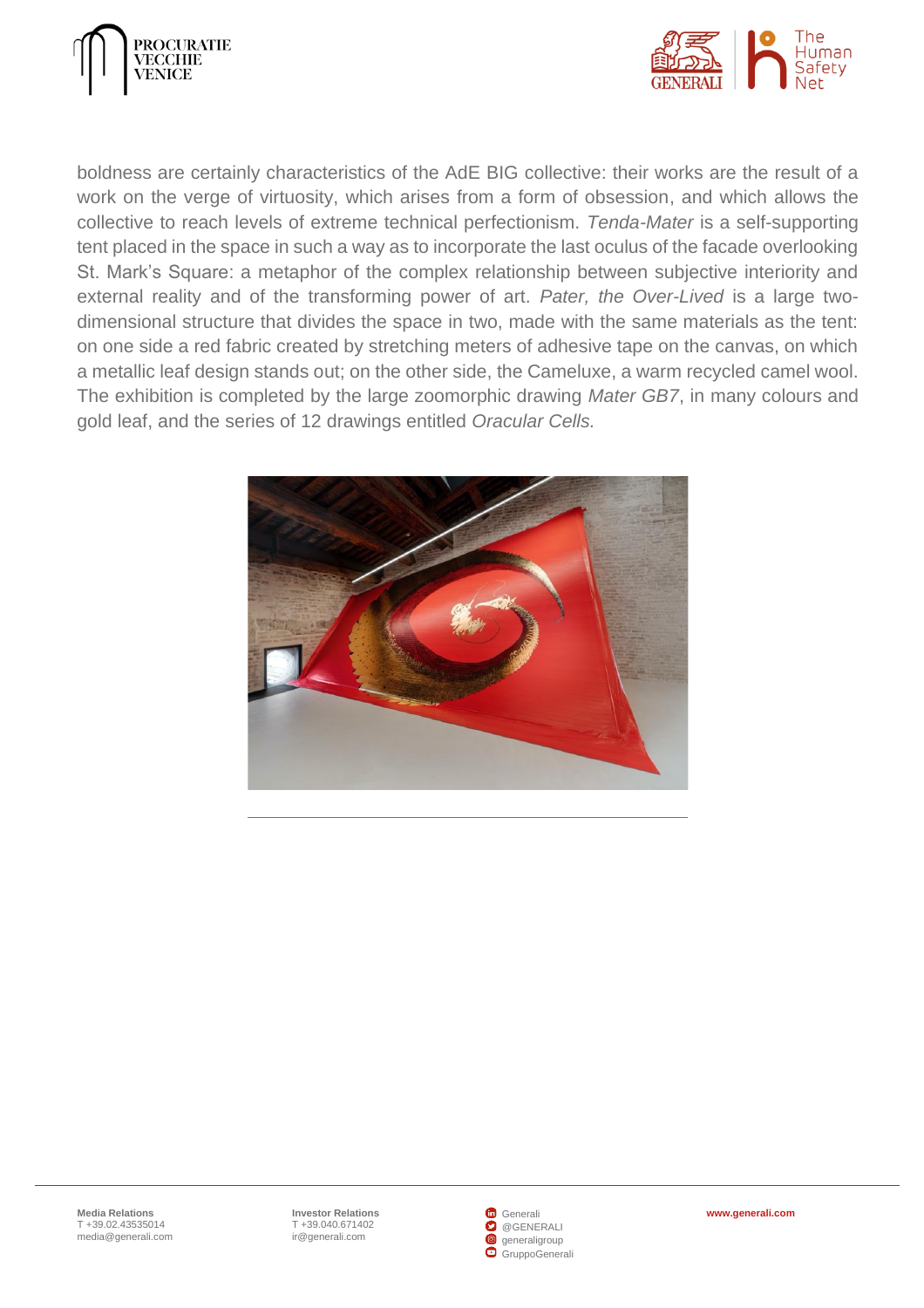





# **Accessing the Exhibition**

The entrance to the Procuratie Vecchie is found in St. Mark's Square. The address is Piazza San Marco, 119, 30124 Venezia VE, Italy.

The exhibition will be open daily, except Tuesdays, from 10.00 to 19.00. Tickets can be purchased from the website: [A WORLD OF POTENTIAL | Home](https://www.thehumansafetynet.org/visitaworldofpotential)  [\(thehumansafetynet.org\)](https://www.thehumansafetynet.org/visitaworldofpotential)

# <span id="page-14-0"></span>**The Spaces**

**Next to the Exhibition on the third floor are three more functions: working spaces, events space and the café** 

## **The Hub**

The Hub is a space in the Procuratie Vecchie where The Human Safety Net's teams, their NGO partners, and other stakeholders, can meet and work together, joined by a common purpose with the intent to collaborate across the private and public, profit and nonprofit sectors to address topics of sustainability and, more, social inclusion.

By meeting, sharing, connecting, developing, and collaborating, the aim is to accelerate the growth and impact of The Human Safety Net's programmes all around the world.

At the same time, The Hub will be a focus for generating new ideas and initiatives, as well as for nurturing promising programmes and ventures in social entrepreneurship, social inclusion, and social impact.

All spaces in The Human Safety Net's headquarters were designed by Migliore+Servetto, who designed most of the furnishings, in collaboration with local craftsmanship.

## **The Hall**

The Hall is a state-of-the-art auditorium, an ideal venue for international symposiums, congresses and events that have sustainability objectives at their core.

It will be one of many venues where The Human Safety Net can amplify the global conversation about the issues that it works on, such as early childhood development, refugee integration, social impact, social inclusion, and social entrepreneurship.

The Hall will be a centre of thought leadership and debate in the field of social innovation. It will be a place to nurture social impact for a sustainable future. It will be a gathering place for all The

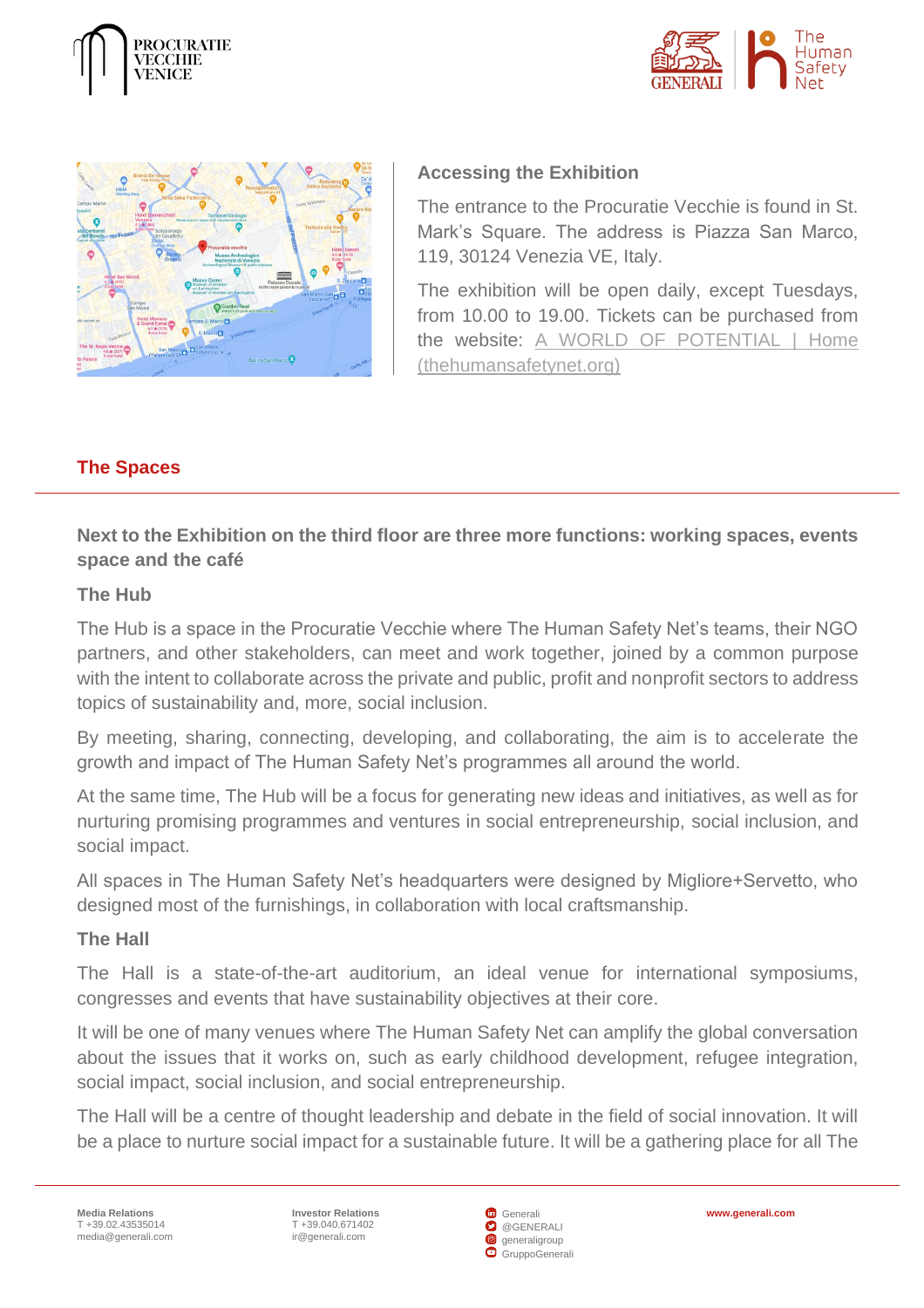



Human Safety Net's NGO partners, as well as other organisations working in this sector around the world.

The Hall will also offer a warm welcome to the citizens of Venice, supporting the city's vibrant cultural and social life.

One of the first events held in The Hall was hosted by the Presidency of the Council of Ministers, where leaders came together to discuss the "Italia Domani" dialogues on the National Recovery and Resilience Plan.

Among some of the events planned for the months to come are gatherings with the United Nations Development Programme (UNDP), Ashoka, the International Organisation for Migrations (IOM), Centre for Entrepreneurs, Geneva Association and Networks, the annual gathering of the global The Human Safety Net practitioners' community.

**The Café**



The Café, run by illycaffè, is an open place where people can connect over good food and drink. It's a warm and welcoming space where residents, tourists, NGOs, volunteers, and partners can take a break, relax, and socialise.

A rich and diversified offer has been designed for them, for every moment of the day: from the early morning, to start off with the aroma of the unique illy 100% Arabica blend - in the *Classico*, *Intenso* and *Forte* roasts - and small pastries, to lunch break with an original proposal of salads and savoury snacks, and to the evening, with a wide proposal of cocktails for happy hour. The menu includes typical local dishes, reinterpreted with a modern twist and with high quality ingredients, such as *Buranei* and *Zaeti* biscuits, *Focaccia Gourmet* with radicchio and creamed salt cod or the selection of Venetian *cicchetti* (small snacks).

The Café also houses a library of books to refresh minds as well as bodies – food for thought on issues such as early childhood

development, social inclusion, and social entrepreneurship. Its library will also include inspiring biographies, children's books and titles on the history and artistic heritage of Venice.

The library has been curated by Bibliothèques Sans Frontières (BSF), a humanitarian non-profit, and will be the first of its kind in Venice. The library will host up to 3,000 books in five languages and will be set up with curated high-quality content for visitors to enjoy.

**Investor Relations [www.generali.com](http://www.generali.com/)** T +39.040.671402 [ir@generali.com](mailto:ir@generali.com)

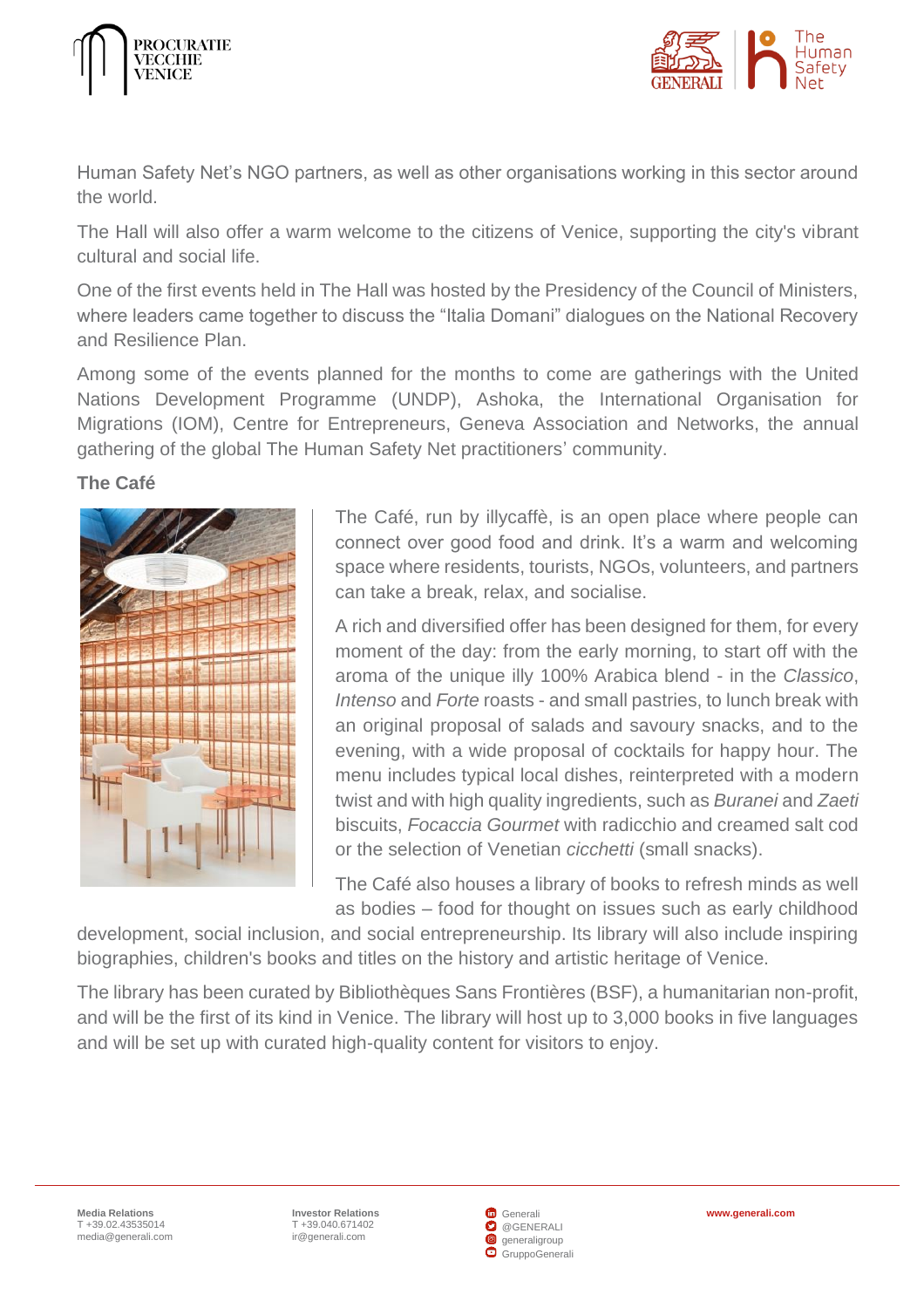



#### <span id="page-16-0"></span>**The Royal Gardens**

The renovation of the Procuratie Vecchie restores one of Venice's symbolic buildings to its authentic splendor and is part of a wider intervention in the Marciana area that Generali has supported with pride and passion. The commitment and vision also include participation as Main Partner in the complex work of botanical restoration and enhancement of the nearby Royal Gardens, promoted and implemented by the Venice Gardens Foundation under the direction of its President Adele Re Rebaudengo.

The works have brought the gardens back to their former glory and original botanical complexity with a conservative intervention on the design and architecture, deliberately respectful of the historical evolution that has characterized the site and consistent with the historic nineteenthcentury design, but also innovative and experimental from a botanical and gardening point of view thanks to the work of landscape architect Paolo Pejrone.

The architectural renovation and restoration of the Greenhouse, based on plans drawn up by architects Carlo Aymonino and Gabriella Barbini, were directed by architect Alberto Torsello. Inside, there is space for "The Human Garden", which hosts the artistic, cultural and research activities promoted and supported by Venice Gardens Foundation; its name refers to the connection between the activities carried out by the people in the Greenhouse and the life of the garden that surrounds it. Here we find the installation "Archivio delle Radici" (Archive of the Roots), a xylotheque of different woods coming from the 23 countries where The Human Safety Net is present, leading visitors to discover the Foundation itself, which opens its headquarters inside the nearby Procuratie Vecchie.

The historic drawbridge, which once connected the Royal Gardens to the Procuratie Nuove and St. Mark's Square, has also been renovated; the aim, in the future, is to restore the passage from the lagoon to the Correr Museum that passes through the gardens, thus recreating the connection with St. Mark's Square and the Marciana area.

With their reopening on December 17<sup>th</sup>, 2019, the Royal Gardens have once again become a place for meeting and for thought, both for Venetians, who have been able to rediscover a historic and much-loved place, and for other visitors, who have discovered this green oasis of peace, close to one of the world's most iconic squares.

The Royal Gardens of Venice are a garden offered to the public: designed to welcome many visitors, but planted and cared for with the botanical and architectural attention proper to an exclusive and protected place, an absolute *unicum* in Europe.

The Coffee House Pavilion, built between 1816 and 1817 as the Royal Garden's Cafehaus, which the restored building's interiors were now designed by Locatelli Partners, with support from illycaffè, serves the purpose for which it was originally intended, making an important contribution to expenditures for routine and special maintenance work in the Royal Gardens.

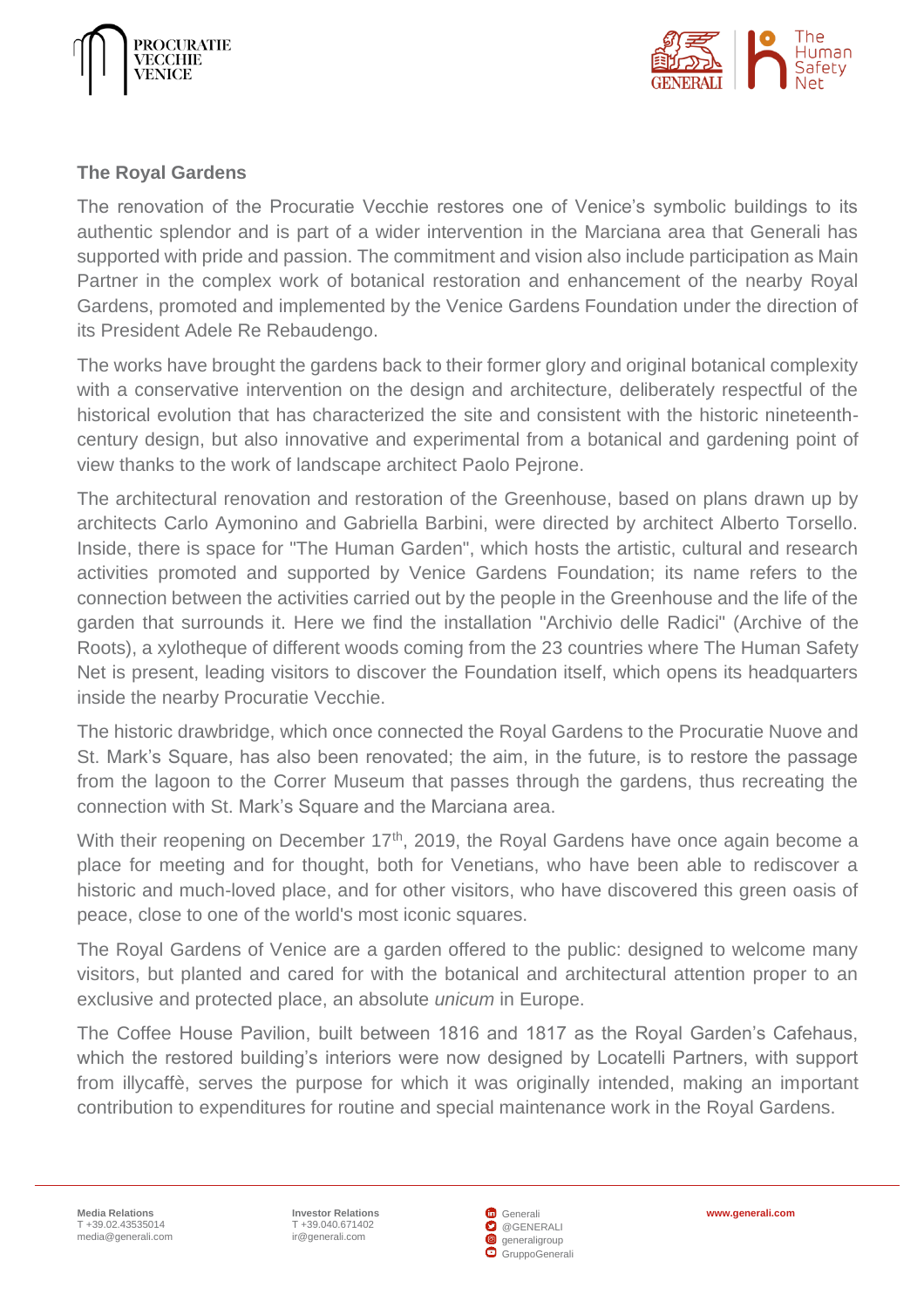



#### <span id="page-17-0"></span>**The Procuratie Vecchie in numbers**



**Media Relations** T +39.02.43535014 [media@generali.com](mailto:media@generali.com)

T +39.040.671402 [ir@generali.com](mailto:ir@generali.com)



**Investor Relations [www.generali.com](http://www.generali.com/)**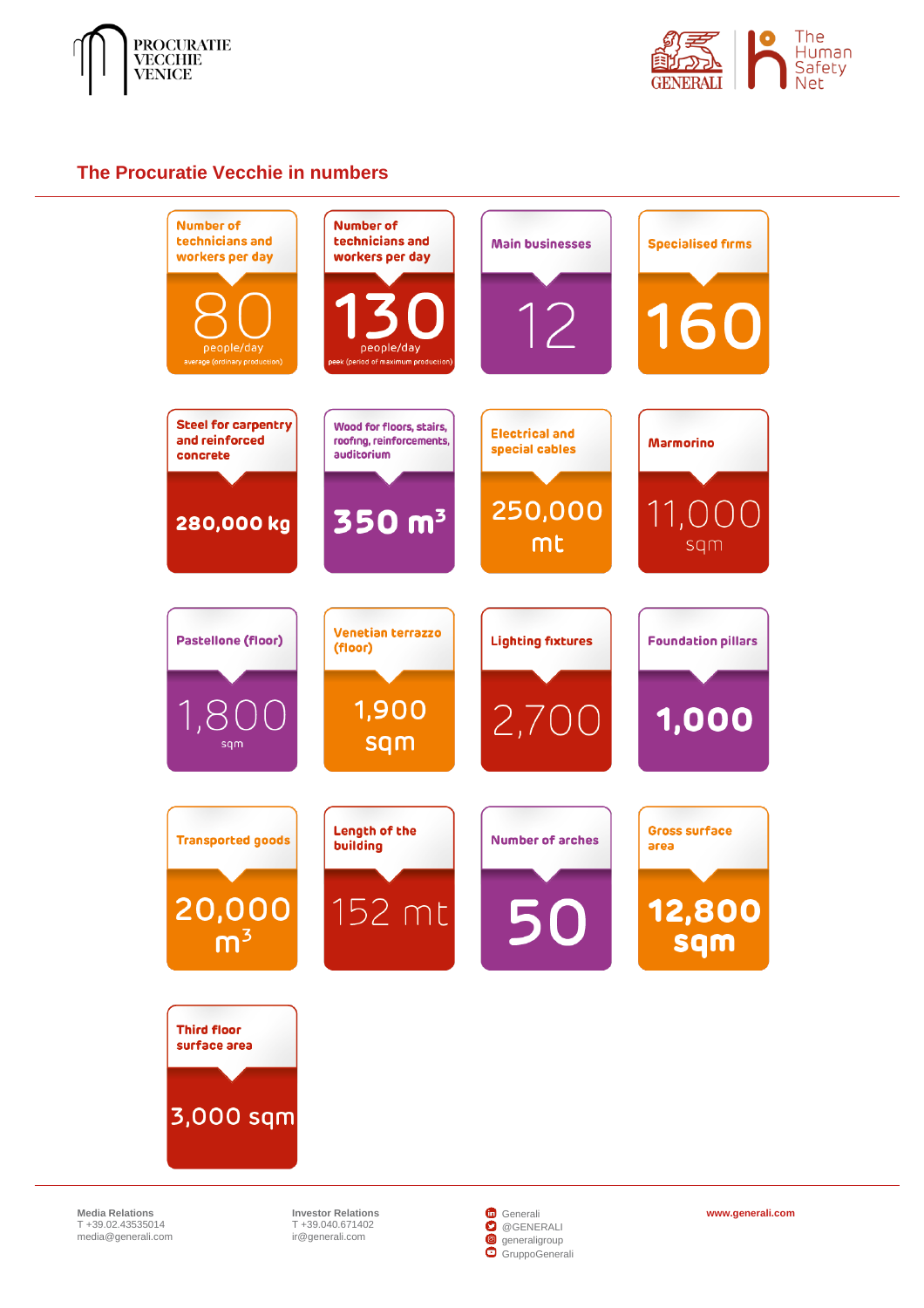



## <span id="page-18-0"></span>**The Generali Group**

Generali is one of the largest global insurance and asset management providers. Established in 1831, it is present in 50 countries in the world, with a total premium income of  $\epsilon$  75.8 billion in 2021. With more than 75,000 employees serving 67 million customers, the Group has a leading position in Europe and a growing presence in Asia and Latin America. At the heart of Generali's strategy is its Lifetime Partner commitment to customers, achieved through innovative and personalised solutions, best-in-class customer experience and its digitalised global distribution capabilities. The Group has fully embedded sustainability into all strategic choices, with the aim to create value for all stakeholders while building a fairer and more resilient society.

Founded in Trieste, Generali first established offices in the building in 1832 and has long embraced its links with Venice, even adopting the Lion of Saint Mark as the symbol for its business. The first floor of the Procuratie Vecchie contains offices for Generali, whose headquarters remain in Trieste.

The re-opening rounds off a special year for Generali, which marked its 190th anniversary in 2021 with an array of initiatives geared towards economic recovery and sustainability (see more **[here](https://www.generali.com/Generali-190-Anniversary)**). The Procuratie Vecchie will be home to Generali's Foundation, The Human Safety Net, and will also be part of the ambitious project to make Venice the World Capital of Sustainability.

## **Generali - UNDP Partnership**

Generali stands firmly committed to the UN Sustainable Development Goals (SDGs). It has made the SDGs central to achieving its corporate purpose of enabling people to shape a safer and more sustainable future by caring for their lives and dreams.

The Group shares the goals of the United Nations Development Programme (UNDP) and the multiyear partnership with UNDP complements Generali's initiatives that support sustainable development. Together, they will explore opportunities for new parametric instruments that support the SDGs, strengthen SMEs, and increase climate resilience, thereby protecting the lives and livelihoods of the most vulnerable.

In addition to their intention to collaborate on digital-based, parametric solutions, areas of cooperation include:

- Sharing data, analysis and know-how to help better understand, quantify and manage the impacts of a wide range of perils, including but not limited to climate hazards and public health outbreaks, globally;
- Developing a shared thought-leadership programme to promote the importance of human development and social innovation, using the Venice Hub where appropriate as a platform for advocacy and in a way that creates an inspiring working environment for the public as well as relevant institutions;

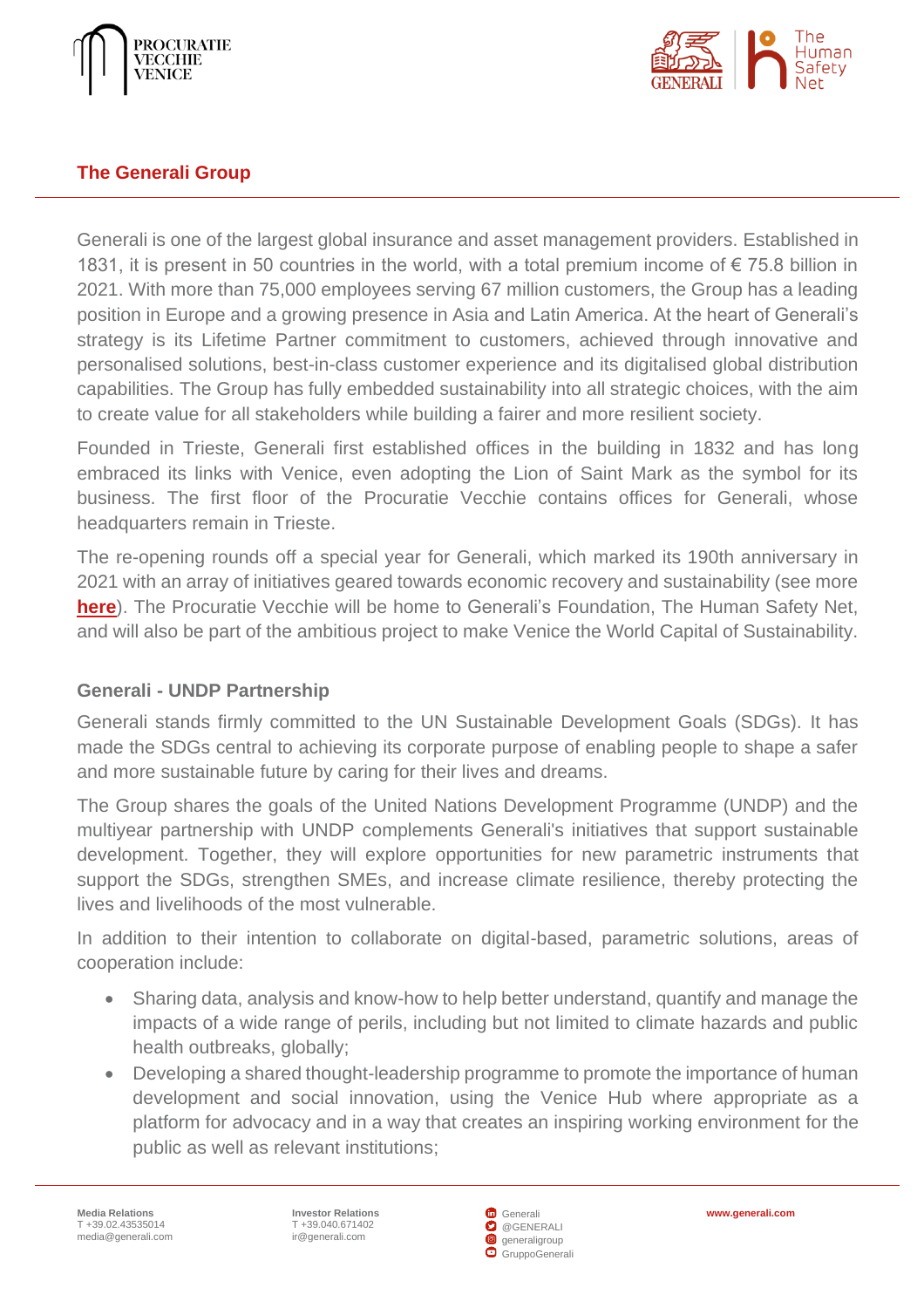



- Scoping a joint agenda to develop an enabling environment for resilience-building insurance solutions both in UNDP programme countries and Generali's key markets, providing technical assistance to countries working on risk finance legislation, regulation, and institutional capacity;
- Considering, in partnership with The Human Safety Net, the opportunity for venture philanthropy to implement risk-informed programmes at a global level that secure human and economic potential in a variety of areas, including but not limited to early childhood development and economic inclusion of refugees.

Over recent years, Generali has made a significant contribution to the global dialogue on sustainability, for example at the European Commission's Sustainable Investment Summit and the G20 Climate Conference in Venice. Here, the Group launched the goals of the Net Zero Insurance Alliance (NZIA), of which it is a founding member, pledging to transition insurance portfolios to net-zero greenhouse gas emissions by 2050 to contribute to achieving the goals of the Paris Climate Agreement.

UNDP works in about 170 countries and territories, helping to eradicate poverty, reduce inequalities and exclusion, and build resilience so countries can sustain progress. As the UN's development agency, UNDP plays a critical role in helping countries achieve the SDGs. UNDP is deeply committed to sustainable finance as an accelerant in reducing vulnerability. Generali shares with UNDP the belief in the role of insurance-related solutions to deliver risk-informed, sustainable development in the face of resource scarcity, climate change, natural hazards, pandemics, and malicious actions.

## <span id="page-19-0"></span>**David Chipperfield Architects**

Since its foundation in London in 1985, David Chipperfield Architects has won numerous international competitions and built over 100 projects worldwide. The practice's diverse body of work includes cultural, residential, commercial, and educational buildings, as well as civic projects and urban masterplans. Offices in London, Berlin, Milan, and Shanghai contribute to the wide range of projects and typologies. Together, the four offices drive common architectural ambitions and share a commitment to the collaborative aspect of creating architecture.

The practice's work is characterised by meticulous attention to the concept and details of every project, and a relentless focus on refining design ideas to arrive at a solution which is architecturally, socially, environmentally, and intellectually coherent.

Among the practice's major completed works are the rebuilding of the Neues Museum and the new-build James-Simon-Galerie, both on Museum Island in Berlin; a new building for the Kunsthaus Zürich in Switzerland; the reconfiguration of the Royal Academy of Arts in London; the refurbishment of the Neue Nationalgalerie in Berlin; the Amorepacific headquarters building in Seoul; a mixed-use tower overlooking Bryant Park in New York; a laboratory building on the

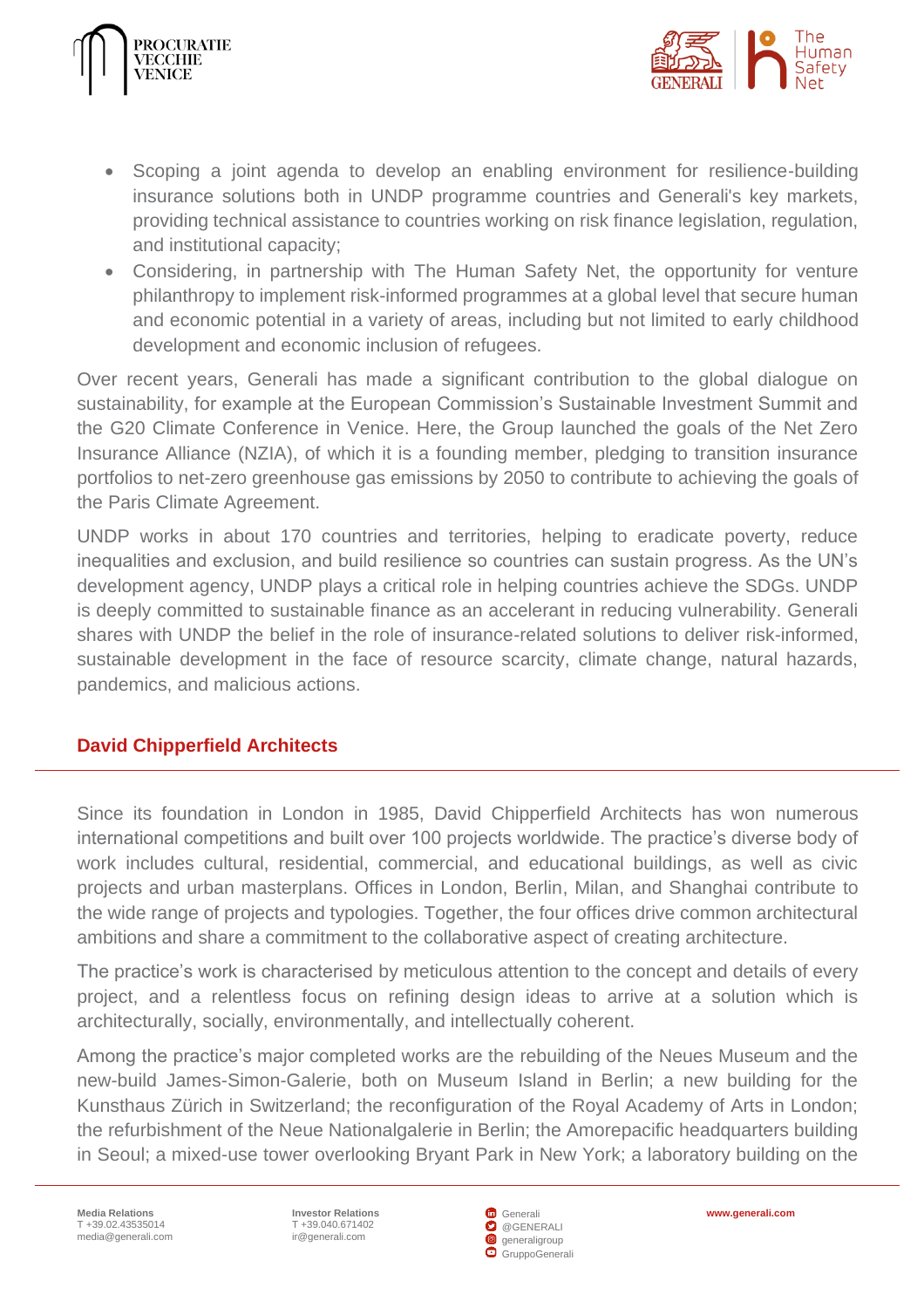



Novartis campus in Basel; an MBA building for the HEC Paris School of Management; Museo Jumex in Mexico City; the One Pancras Square office building in London; a new campus for the practice in Berlin, and the recovery of the Procuratie Vecchie in Venice.

Ongoing current projects include the transformation of the former US Embassy building in London, a high-rise headquarters for Rolex USA in New York; a new music venue in Edinburgh; a mixed-use commercial tower in Hamburg; a university campus in Padua.

David Chipperfield Architects has won more than 100 international awards and citations for design excellence, including the RIBA Stirling Prize for The Museum of Modern Literature in Marbach, Germany, and both the Mies van der Rohe Award (European Union Prize for Contemporary Architecture) and the Deutscher Architekturpreis for the Neues Museum in Berlin. David Chipperfield received the 2011 RIBA Royal Gold Medal and the Japan Art Association's Praemium Imperiale in 2013, both given in recognition of a lifetime's work.

To download David Chipperfield Architects Milan's Press Kit of the Procuratie Vecchie, please click [here.](https://www.dropbox.com/sh/ea07rqacb6gw1cz/AAA839sHeJVHCukuvLvx3kuQa?dl=0)

## <span id="page-20-0"></span>**Edoardo Tresoldi**

Edoardo Tresoldi explores the poetics of the dialogue between human beings and the landscape, using the language of architecture as an expressive tool and as a key to reading space. The artist plays with the transparency of wire mesh to transcend the spatiotemporal dimension and narrate a dialogue between art and the world, a visual synthesis revealed in the fading of the physical boundaries of his works.

Born in Milan, Tresoldi moved to Rome after art school, working in the fields of sculpture, stage design and the cinema, where he developed a heterogeneous approach to the arts. The sculptor recognized the contrasts of the contemporary landscape as his *Genius loci* and identified the cross-fertilization of ideas and influences as the founding principle of his work.

Since 2013 he has produced installations in public spaces, archaeological sites, festivals and exhibitions around the world. In 2016, in collaboration with the Italian Ministry of Culture, he realized a work for the archaeological site of the Early Christian basilica of Siponto, a unique convergence between contemporary art and archaeology that was awarded the Gold Medal for Italian Architecture.

In 2018 the artist produced "Etherea" for the Coachella Valley Music and Arts Festival in the USA. In 2019 he presented "Simbiosi" in the prestigious context of Arte Sella and founded STUDIO STUDIO STUDIO, an interdisciplinary lab that supports artists, public art projects and

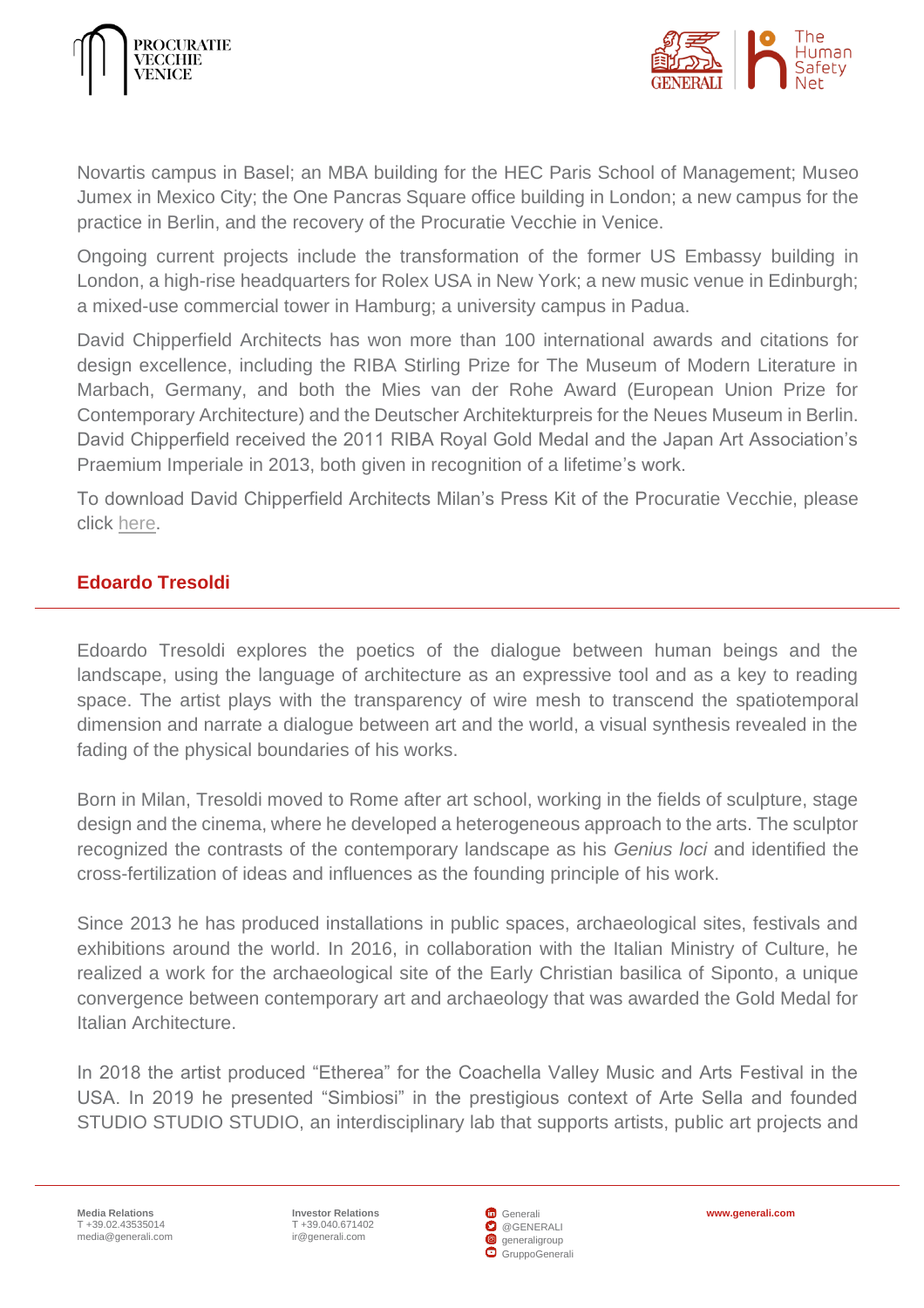



contemporary art production. In 2020 he inaugurated a permanent installation called "Opera" in Reggio Calabria, Italy.

#### <span id="page-21-0"></span>**Dialogue Social Enterprise**

The mission of Dialogue Social Enterprise (DSE) is to change the perception of disadvantaged groups and facilitate social inclusion of vulnerable people through exhibitions and workshops. Over the last thirty years DSE has focused on blind, deaf and elderly people. The exhibitions *Dialogue in the Dark, Dialogue in Silence* and *Dialogue with Time* are platforms for encounters between blind and sighted, deaf and hearing, old and young people. They are designed as immersive environments (total darkness or with strong sound-cancellation) to generate an openminded exchange between people who would not normally meet.

The initiatives offer a chance to recognize the potential of people regardless of age or disability and lead to shift of perspectives. Empathy is generated, which is the most important objective to overcome social gaps and correct myths and misconceptions. To gain global outreach DSE developed a social franchise system, which could be implemented in almost 50 countries. From 2009 to 2019 eight million people experienced Dialogues, and 6.000 jobs for people with disabilities were created on all continents.

Orna Cohen is the curator of "A World of Potential"*.* She is the enabler, creator, and developer of all Dialogue Experiences. She believes in experienced-based learning and keeps developing methods to design exhibitions into transformative learning experiences. Before she co-founded Dialogue Social Enterprise, Orna created several renowned interactive exhibitions, such as the La Cité des Enfants - a 4000 sqm interactive exhibition for children at La Cité des Sciences et de l'Industrie in Paris. She received the prestigious award "Chevalier de l'ordre des Arts et des Lettres" by the French Government due to her contribution to science and technology education.

Notable recent awards for DSE include the 2017 Mariano Gago Ecsite Sustainable Success Award, the 2012 ESSL Foundation award and the 2009 Global Award Winner for Best Innovative & Out-of-comfort-zone event by YPO.

#### <span id="page-21-1"></span>**Rampello & Partners Creative Studio**

Under the direction of Davide Rampello, for years now the Rampello & Partners Creative Studio dedicates its own resources and competences to the conception and production of special communication projects, installations, exhibits, events, festivals and cultural initiatives for companies, public and private institutions, universities, in Italy and abroad. It translates stories into immersive experiences by designing narrative and exhibition concepts that merge the languages of theatre and scenography with the most advanced technologies of engagement

T +39.040.671402 [ir@generali.com](mailto:ir@generali.com)



**Investor Relations [www.generali.com](http://www.generali.com/)**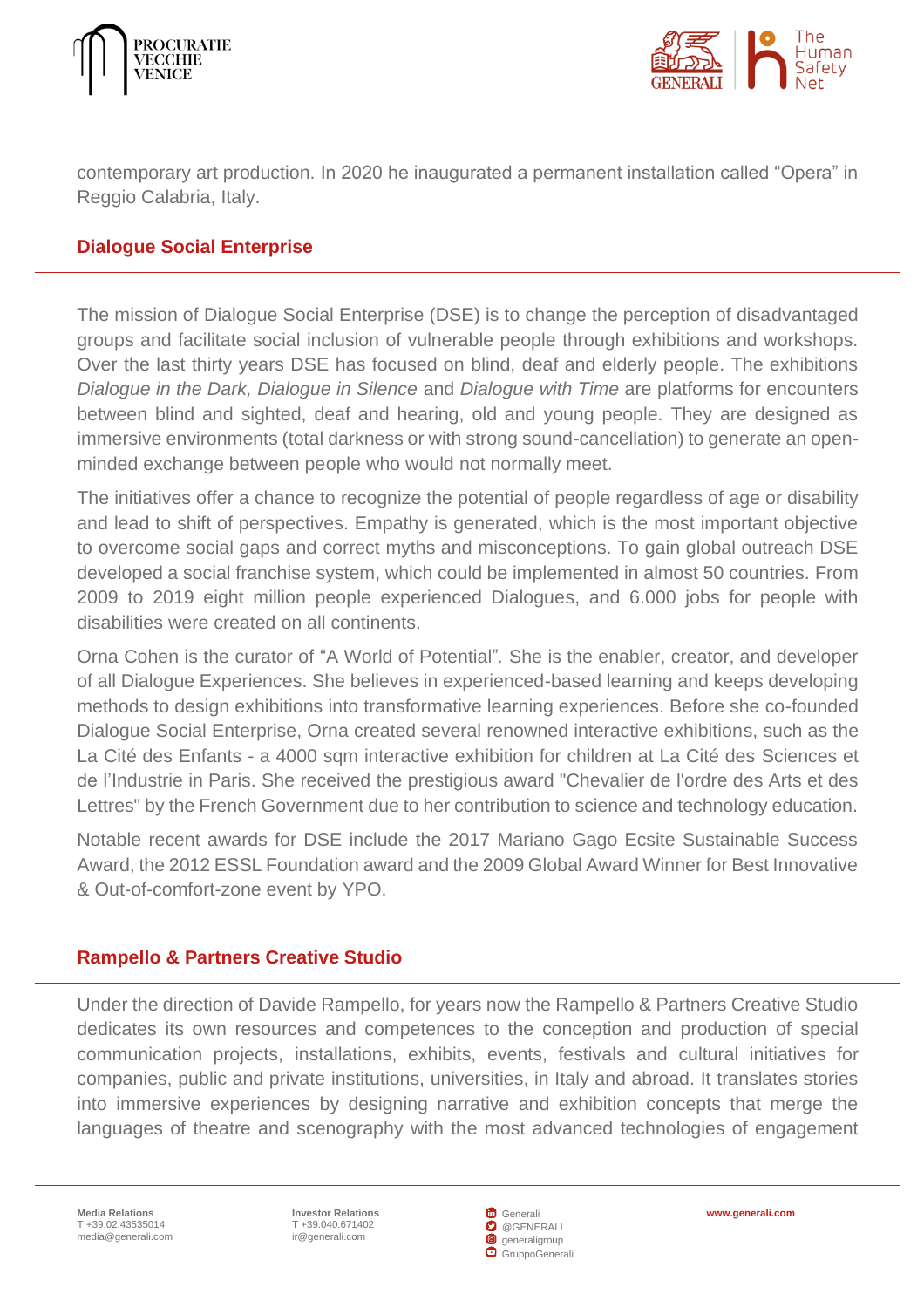



and immersive entertainment, ultimately providing experiences capable of transmitting emotions and content to any kind of audience.

Content is greatly considered, as the exclusive space dedicated to its analysis, study, research, deepening, and narrative expression are the foundation of every story.

Among Rampello & Partners Creative Studio's numerous projects, the planning expertise of the creative studio has led to the creation of the Pavilion Zero at Expo 2015 – where the history of mankind was displayed through the arts of cultivating and farming in a space of 10,000 square meters – and of the concept design of the Italian Pavilion at Expo Dubai 2020, a full-fledged manifesto of the excellences of Italian craftsmanship within art, industry and technology; it has enabled the successful curation, in occasion of the 2017 MFW, of Milano XL, a project created in collaboration with MISE, ICE, Confindustria, Fondazione Altagamma and the Municipality of Milan, which has introduced the general public to the creativity and the craftsmanship of topquality production lines through the exhibition of six monumental scenic and narrative installations dislocated in several spots of the city; it has allowed the studio to join the 57th Biennale d'Arte of Venice in collaboration with the Palace Museum of Beijing through the curation of Memory & Contemporaneity: an exhibit on memory, on the value and destiny of art in contemporary China; it has led the studio to the conception of the multimedia installations Designo and La Scatola Magica, designed and produced for the 2019 and 2020 editions of the Salone del Mobile Milano.

## **Davide Rampello: Creative Director Rampello & Partners Creative Studio**

Davide Rampello is a curator, artistic director, manager, and cultural consultant. Over the years, he has curated important exhibits in several exhibition sites, such as the Biennale and the Gallerie dell'Accademia of Venice and has curated the artistic direction of nationally and internationally renowned events and cultural manifestations like the Carnival of Venice, the Italian Pavilion at Expo Shanghai 2010, the Pavilion Zero at Expo Milan 2015, and the Italian Pavilion at Expo Dubai 2020. From 2003 to 2011 he has been president of the Triennale of Milan. Today he is the creative director of the Rampello & Partners Creative Studio which deals with the production of exhibits, events, and cultural communication projects. In the academic field he has been and is currently teaching courses on the organisation of artistic and cultural events and on the valorisation of the territory at the universities of Padua, IULM, and the Milan Polytechnic.

#### <span id="page-22-0"></span>**Migliore+Servetto**

Migliore+Servetto is an Italian architecture studio based in Milan and founded by Ico Migliore and Mara Servetto in 1997. It has developed over 500 projects for more than 130 companies and institutions in 18 different countries, receiving prestigious international recognitions,

T +39.040.671402 [ir@generali.com](mailto:ir@generali.com)



**Investor Relations [www.generali.com](http://www.generali.com/)**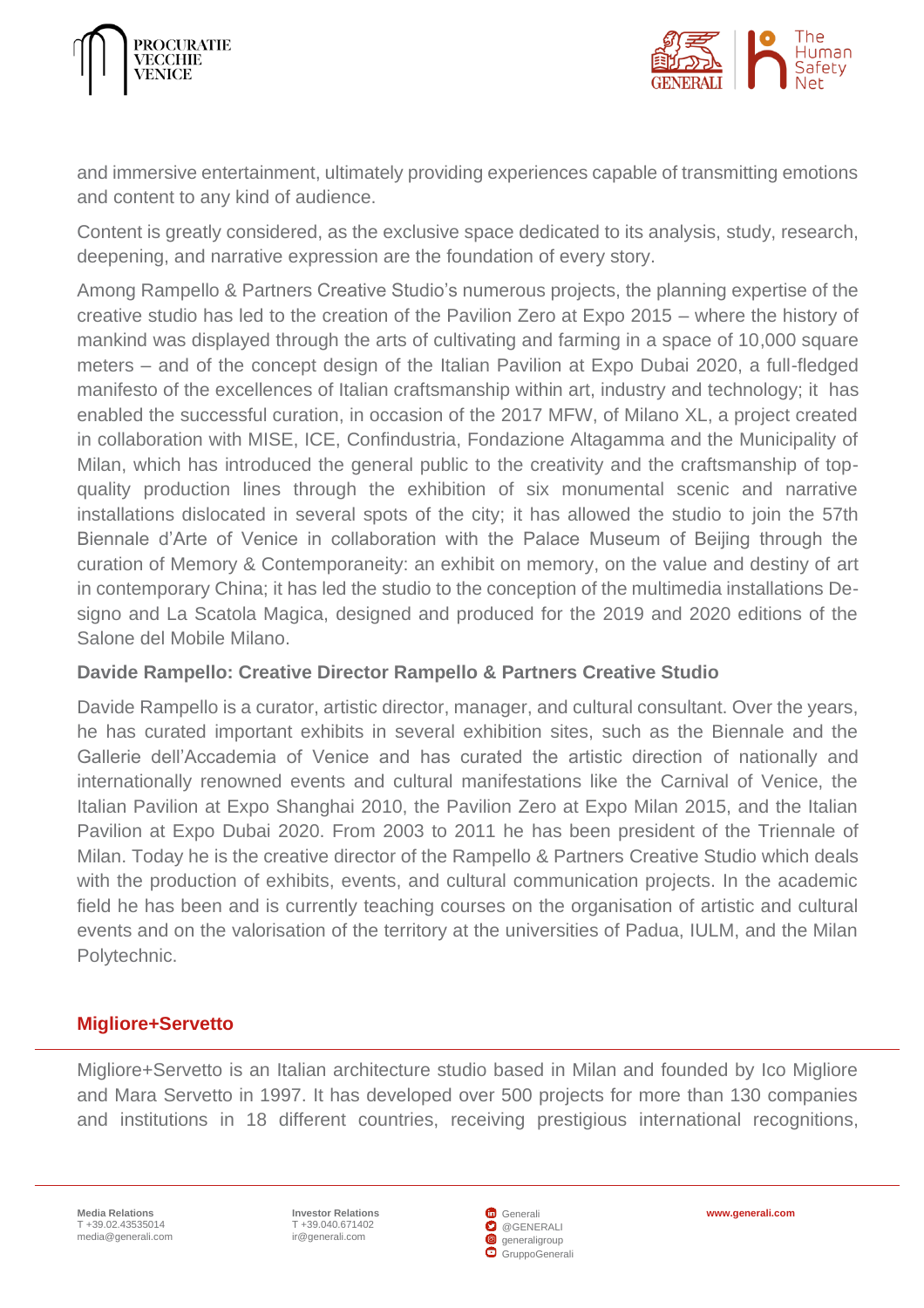



including 3 Compasso d'Oro ADI awards, 2 German Design Award (De), 3 FX Interior Design Award (UK), 11 Red Dot Design Award (De), 2 International Design Award (USA).

Migliore+Servetto boasts undisputed expertise in the design of branding projects and narrative spaces and are engaged at every level, from interior design to graphics, from exhibition design to videos and multimedia. Light and technology are used as expressive tools in three main fields: cultural, branding and urban. Their design practice is accompanied by the research and teaching activities they carry out internationally: Ico Migliore is Professor at the Design Department of the Politecnico di Milano and Chair Professor at the Dongseo University in Busan (South Korea); Mara Servetto is Visiting Professor at Joshibi University in Tokyo.

In parallel to The Human Safety Net at Procuratie Vecchie in Venice, the Studio is currently engaged in the construction of the Museum of the City of Genoa in the sixteenth-century Loggia dei Banchi, and it was commissioned by Lendlease to carry out the art direction of all the urban interventions in the public areas of Mind-Milano Innovation District (ex-Expo 2015 area).

Some of the interventions on the main cultural destinations in Italy and Europe bear the signature of Migliore+Servetto, such as the Egyptian Museum in Turin, the Miramare Museum in Trieste, the Chopin Museum in Warsaw and the ADI Design Museum in Milan. Their memorable installations include the tricolour rings of light on the Mole Antonelliana in Turin for the 150th anniversary of the Unification of Italy and, in the same city, the dynamic α-cromactive light structure in the Intesa Sanpaolo skyscraper by Renzo Piano.

Over the years, global luxury, technology, design, automotive and publishing companies have entrusted the firm with their projects, such as Tod's, Giorgio Armani, Adidas, Fila, Samsung, Whirlpool, B&B Italia, Boffi, Lexus, Fiat, Bombardier, Mondadori, the New York Times and Wallpaper\*. A significant example is the international travelling exhibition "Coats!" for Max Mara: launched in 2006 in Berlin, which had stops in Tokyo, Beijing and Moscow, before arriving in Dongdaemun Design Plaza (DDP) in Seoul in 2017.

Within the sphere of urban design, the Studio has carried out distinctive projects such as the Blue Line Park created in Busan (South Korea) in 2020, a linear public park with a strong experiential connotation, overlooking the sea and created by converting 5 km of abandoned railway lines. This project was awarded the City\_Brand&Tourism Landscape Award 2021 and is a finalist in the Public Space category of the FX International Design Award 2021 (UK).

## <span id="page-23-0"></span>**Atelier dell'Errore BIG (AdE BIG)**

Atelier dell'Errore BIG (AdE BIG) is a collective established in 2018 as a social enterprise dedicated to the visual arts. Housed in the Maramotti Collection of Reggio Emilia, it is made up of a group of artists formed as part of the Atelier dell'Errore project, founded in 2002 by the visual

**Media Relations** T +39.02.43535014 [media@generali.com](mailto:media@generali.com) **Investor Relations [www.generali.com](http://www.generali.com/)** T +39.040.671402 [ir@generali.com](mailto:ir@generali.com)

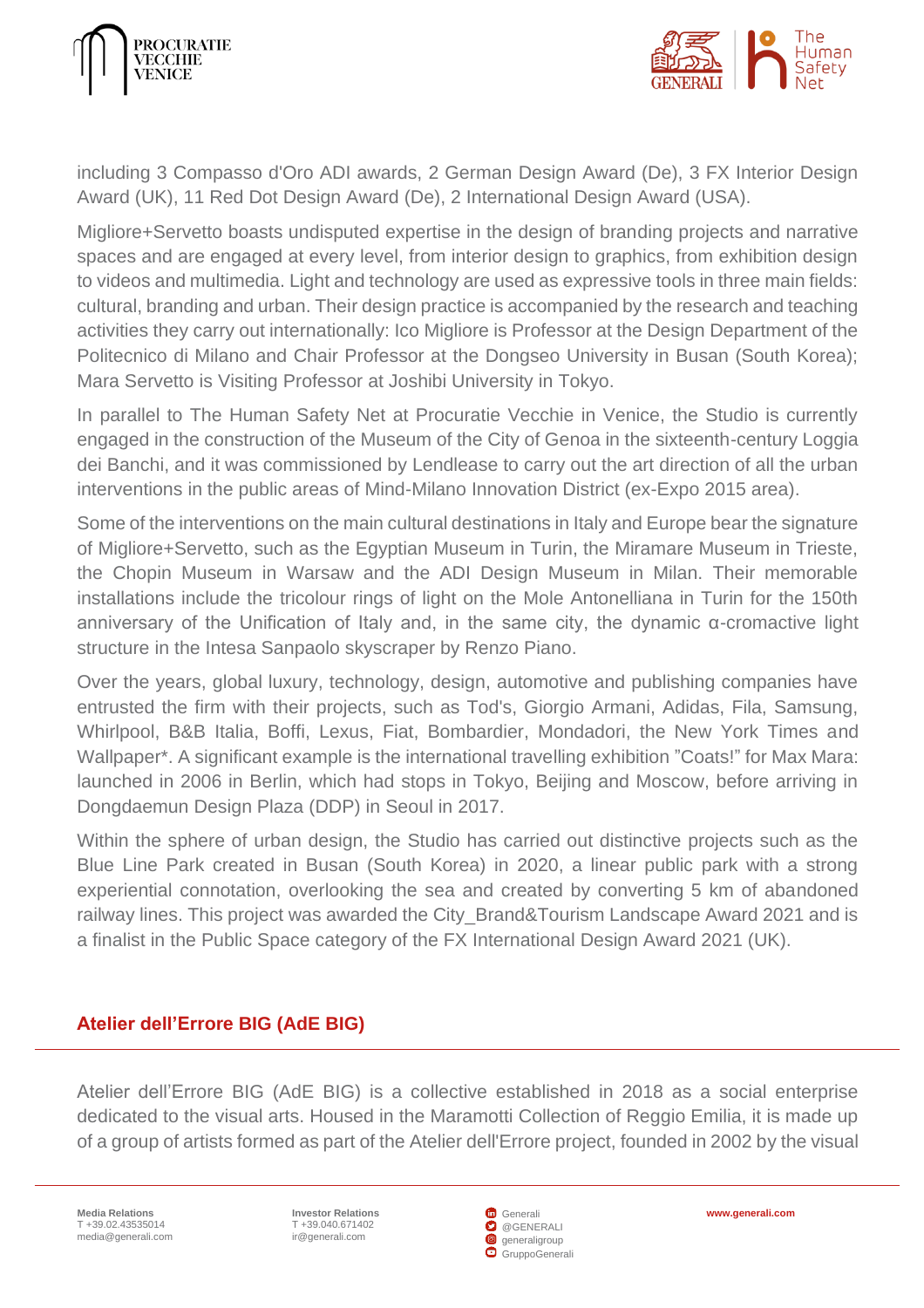



artist Luca Santiago Mora with the aim of putting artistic practice at the child neuropsychiatry service of the Reggio Emilia and Bergamo Hospital.

#### <span id="page-24-0"></span>**illycaffè**

illycaffè is an Italian family-owned company, founded in Trieste in 1933. Its mission has always been to offer the best coffee to the world. illycaffè produces a unique 100% Arabica blend, combining 9 of the best varieties in the world, selected by illycaffè: every day 8 million cups of illy coffee are served in over 140 countries around the globe, in the cafés, restaurants and hotels, in single-brand cafés and shops, at home. As a result of its innovations, illycaffè contributes to the coffee technology progress at global level.

In 1991, the "Premio Ernesto Illy de qualidade sustentavel do cafè para espresso" was launched in Brazil for quality espresso coffee. illycaffè has contributed to the sharing of the know-how, paying growers a premium price for the best quality selected by illycaffè. Since 2016, with the "Ernesto Illy International Coffee Award", the company has celebrated coffee growers all over the world that, according to illy, have produced the best sustainable coffee. Since 2013, the company has been in the list of the World Most Ethical Companies. In 2019, it enhanced its commitment to pursue a sustainable business model integrating the interest of people with the environment, adopting the status of Società Benefit (Benefit Company) and adding this commitment into its own bylaws. In 2021, illycaffè was the first Italian company in the coffee sector to obtain the international certification as B Corp because of its commitment to comply with the highest standards of social and environmental performance.

The company also founded the University of Coffee, which has the objective of sharing culture at all levels, offering a comprehensive and practical training to growers, baristas and coffee lovers. Everything that is "made in illy" is about beauty and art, the founding principles of the brand, starting from its logo, designed by artist James Rosenquist, up to illy Art Collection cups, decorated by over 100 international artists. There are 261 illy single-brand shops in over 40 countries all over the world.

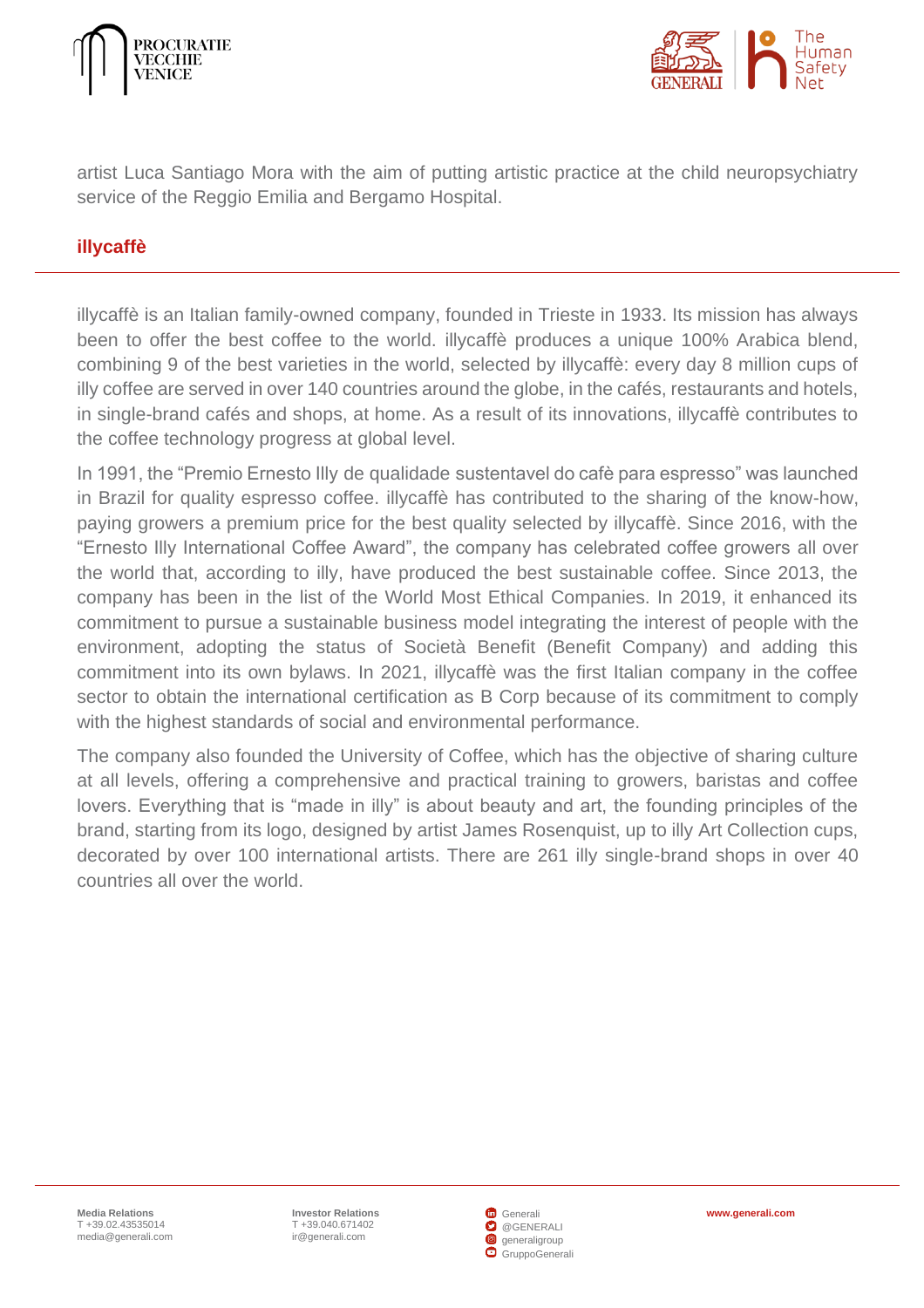



**ASSICURAZIONI GENERALI Chairman** Gabriele Galateri di Genola

**Group CEO**  Philippe Donnet

**Concept** Simone Bemporad Emma Ursich

**Recovery Project Committente / Client** Generali Real Estate

**CEO** Aldo Mazzocco

**Program Management Office** Paolo Micucci

**Project Team** Rocco Antoniello Fabio Floridan Riccardo Guzzi

**Tender Management** GROUP PROCUREMENT (GOSP) Antonio Pollice Alessandra Totaro Marco Zicari

**Legal Team** Silvia Bardusco Pierluigi Martino Anna Oneto

**Owner** Generali Italia **Country Manager, CEO of Generali Italia and Global Business Lines** Marco Sesana

**Recovery Project** DAVID CHIPPERFIELD ARCHITECTS MILAN

**Partners** David Chipperfield Giuseppe Zampieri

**Associate Director** Cristiano Billia

**Associates** Adolfo Berardozzi, Andrea Cocco, Carlo Zucchia

**Project Team** Simone Diego Alessi, Federica Amoruso, Thomas Benk, Corrado Bongiorno, Cecilia Bottoni, Niccolò Brussa, Teresa Cancellari, Marta Capacciola, Filippo Carcano, Francesca Carino, Carlo Federico Cattò, Fabiano Cocozza, Maria Elena Codazzi, Paolo Dell'Elce, Stefano Goffi, Tsukasa Goto, Samuel Lodetti, Eugenio Matteazzi, Tommaso Meena, Daniel Mira García, Sofia Nobis, Brigid O'Donnell, Stefano Penazzi, Matthijs Sioen, Tiziana Staffieri, Davide Tassera, Federico Turelli, Wouter Verstraete, Maria Chiara Virgili

**Competition Team**

Cosmin Amato, Pietro Bagnoli, Corrado Bongiorno, Cecilia Bottoni,

**Media Relations** T +39.02.43535014 [media@generali.com](mailto:media@generali.com)

T +39.040.671402 [ir@generali.com](mailto:ir@generali.com)

**G** [Generali](https://it.linkedin.com/company/generali?challengeId=AQHPGQGizfLUvwAAAX_VEZvcMgCTSUTvOCluXoQQOvwMAMO3d03IqpO8h_D4_NDqyM5qy6RbyLe6F3QugIK2r_qJPPRFcS0Aqw&submissionId=5448cbd8-ebd0-e016-9519-e8e3a827b97a) **O** [@GENERALI](https://twitter.com/GENERALI)  [generaligroup](https://www.instagram.com/generaligroup/)  [GruppoGenerali](https://www.youtube.com/channel/UCso0vgAPnhsORo-1hsIn8Jg)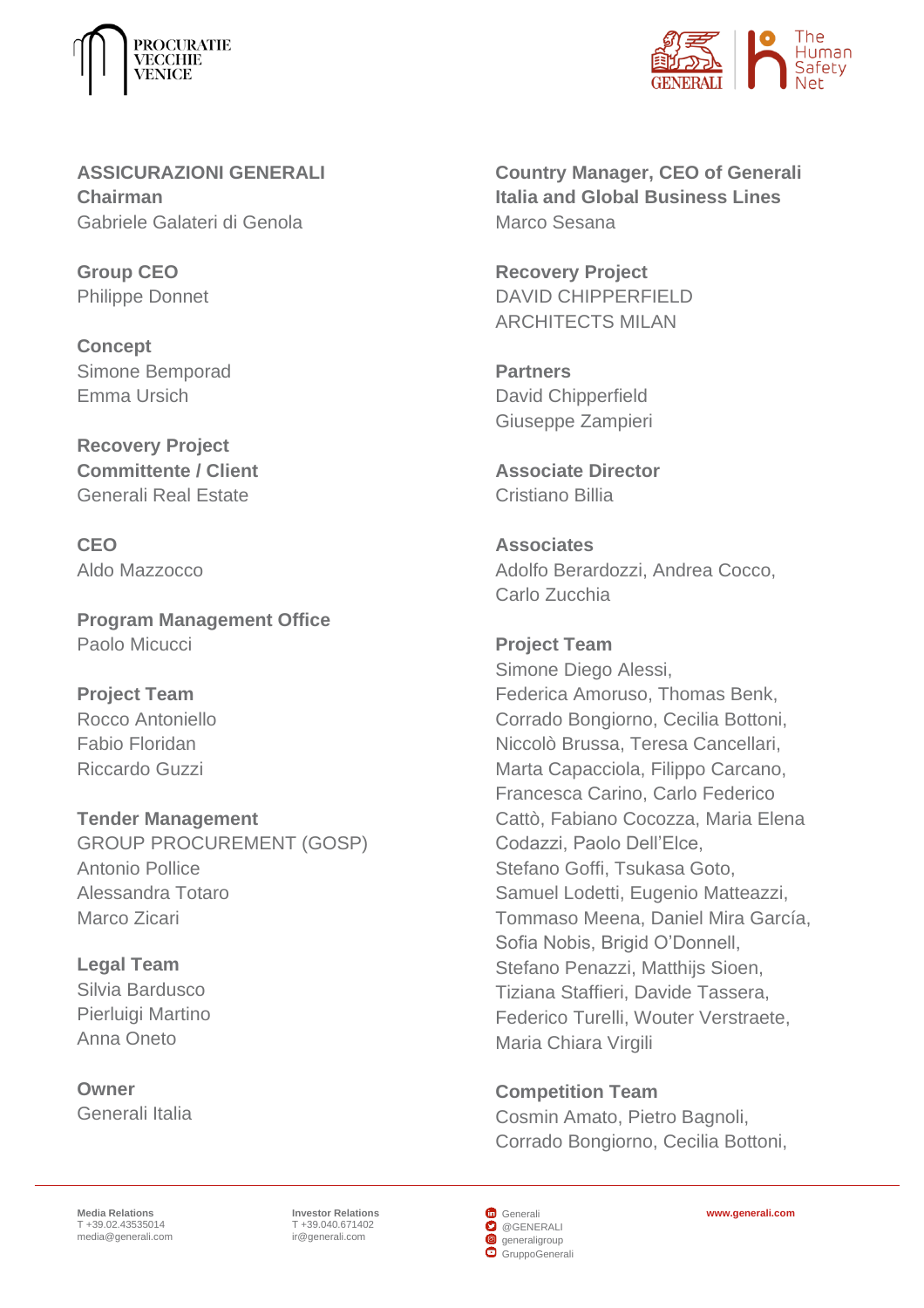



Filippo Carcano, Carlo Federico Cattò, Tommaso Certo, Fabiano Cocozza, Maria Elena Codazzi, Federica Corrà, Paolo Dell'Elce, Tsukasa Goto, Nicola Guercilena, Seunggeun Jee, Chiara Lippi, Eugenio Matteazzi, Gabriele Pagani, Paolo Volpetti, Federica Zerbo

**In collaboration with** DAVID CHIPPERFIELD ARCHITECTS, Berlin Thomas Benk, Anke Fritzsch, Christopher Jonas

ZERO4UNO INGEGNERIA, Venice Romeo Scarpa

FRANCO GAZZARRI ARCHITETTO, **Mestre** 

**Quantity Surveyor** GAD, Milan Gianpiero Aresi, Luca Cedrelli, Francesco Minoia

**Executive Architects** TA ARCHITETTURA, Mestre Diego Boldo, Giulia Conti, Anna Lisa Girolami, Alberto Torsello

**Project Coordination** ARTELIA, Milan Giorgio Alberti, Giuseppe Baudille, Matteo Lavazza, Marco Paolacci, Massimo Vedovato

**Structural Engineer** ARUP, Milan Federico Bormetti, Luca Buzzoni, Guglielmo Carra, Giammichele Melis

**Services Engineer** ARUP, Milan Paolo Bianchi, Paolo Cresci

**Acoustic Consultant** MANENS TIFS, Verona Marco Trame, Roberto Zecchin

**Fire Consultant** STUDIO MISTRETTA, Milan Valentina Liggi, Silvestre Mistretta

**Facade Consultant** ARUP, Milan Konrad Runggaldier

**Lighting Consultant** VIABIZZUNO, Bentivoglio (Bologna) Giacomo Coppe, Francesco Finetti, Mario Nanni, Giulia Pulga

**Works Management** TA ARCHITETTURA

**Construction Director** Alberto Torsello

**Construction Management Team** Diego Boldo, Giulia Conti, Marta Corder, Anna Girolami, Andrea Zanchettin

**General Contractor** RIZZANI DE ECCHER, Pozzuolo del Friuli (Udine) Marco de Eccher Claudio de Eccher

**Media Relations** T +39.02.43535014 [media@generali.com](mailto:media@generali.com)

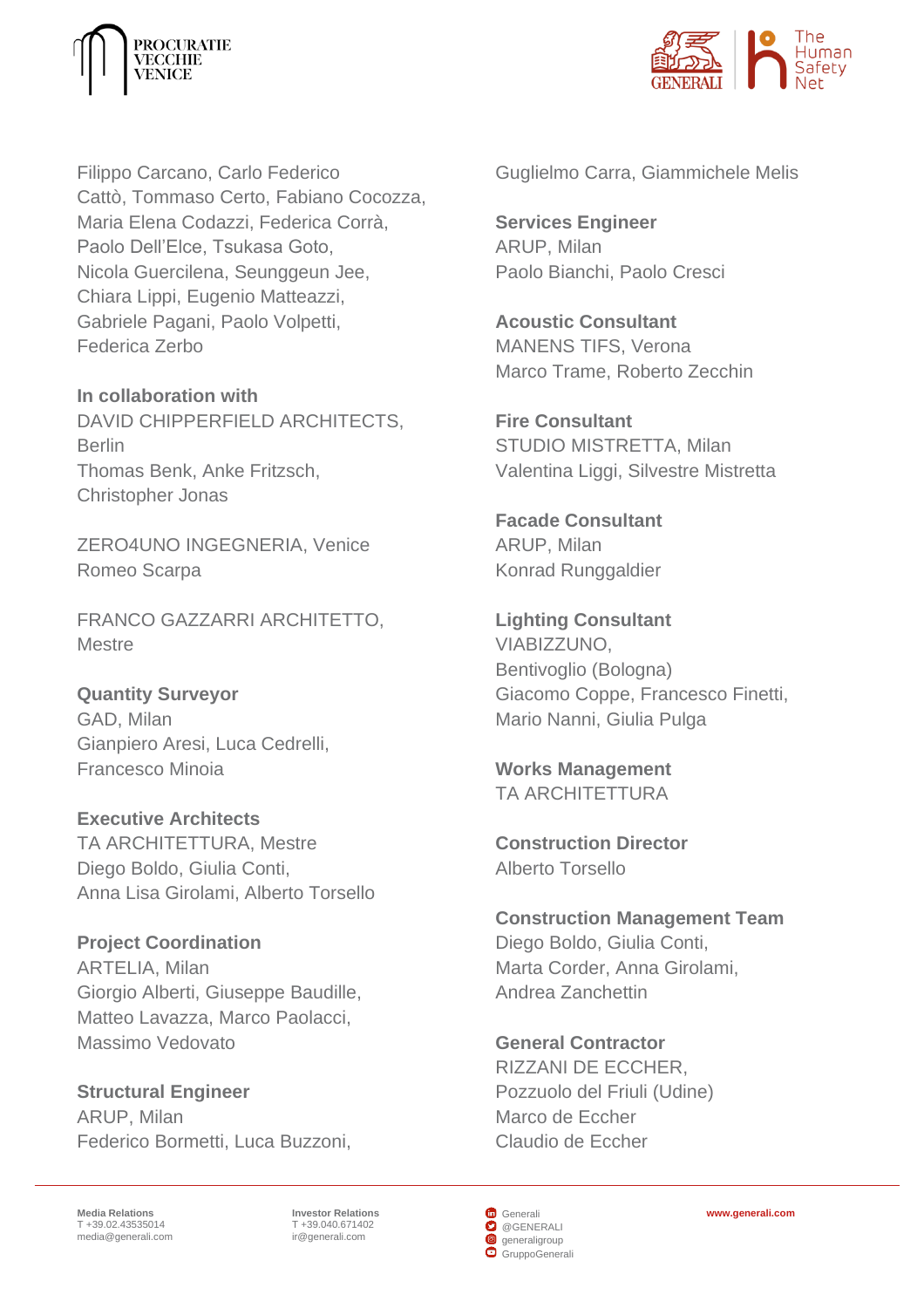



Marino Azzena SACAIM, Venice Mario Mazzetto Daniele Penzo

## **Content Design**

**Program Management**  Maria Elena Bruno de Curtis Deborah Zamaro

**Venice Hub**  Gloria Bondi

Alexia Boro Elisabetta Randazzo

# **The Human Safety Net Team**

Alessandra Aquilani, Alan Barbieri, Lisa Batani, Irene Candian, Yves Carbonnelle, Annamaria Cosatti, Patrick Hoffmann, Francesca Monti, Antonio Palmiero, Arthur Reverchon, Maria Teresa Ricciardi, Stefano Rovelli, Kate Sullivan, Francesca Vezzini, Marta Zanetti

**Art Direction**

RAMPELLO & PARTNERS CREATIVE STUDIO, Milan **Art Director** Davide Rampello **Creative Content & Project Manager** Greta Carandini

**Exhibition Curators** DIALOGUE SOCIAL ENTERPRISE, **Hamburg** Orna Cohen e Andreas Heinecke

**Project Team Program, Interactive Exhibits & Texts** Annkatrin Meyer Noémie Sei

**With the Expertise of** MAYERSON ACADEMY, Cincinnati Karen Graves, Jillian Coppley

Jasper Visser

**Editorial Consultants** Aaron Maines, English Luca Masia, italiano

**Interior, Exhibition, Graphics and Multimedia Design** MIGLIORE+SERVETTO

**Creative Direction** Ico Migliore Mara Servetto

**Migliore+Servetto Team Coordination & Project Leaders** Daniele Pellizzoni Francesca Rapisarda **and** Giorgia Borroni Maddalena Guglielmelli

#### **with**

Giovanni Bettinelli, Lucia Carughi, Rossella Forioli, Federica Galbusieri, Giacomo Lietti, Riccardo Mara, Guido Mollica, Francesco Russo, Maria Elena Vona, Zhen Yuan

**Illustrations of "Hope" Exhibit** Michele Tranquillini

**Media Relations** T +39.02.43535014 [media@generali.com](mailto:media@generali.com)

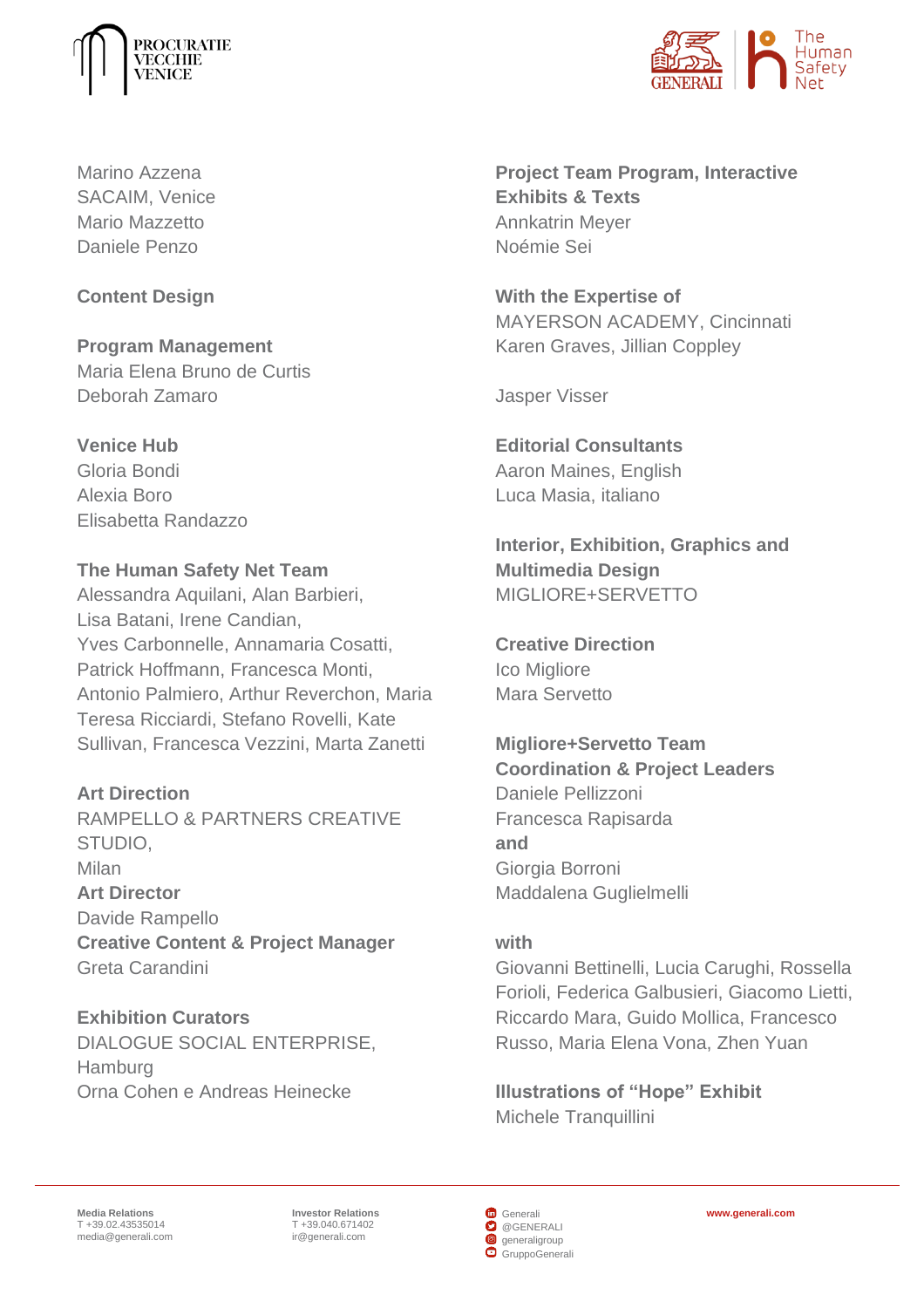



**Venice Theater Puppets** Atelier Colla

**Furnishings** ARCO **Technology and Software** ETT Danilo Villella, Diego Pasquinucci, Filippo Vergani, Lorenza Cabiati, Marco Borsari, Marco Velludo, Nicholas Lambertucci, Roberto Frasca, Valentina Serando, Valentina Trimani

**Exhibition Space Furnishings** GRUPPOFALLANI Faustino Montin, Riccardo Fallani, Marco Leonardi, Claudia Scolaro, Silvia Stival

**Technical Consultants, Program Management and Content Design** Roberto Ferraresi Diego Paccagnella

**Exhibition Visitor Analytics** Risposte Turismo Francesco di Cesare Anthony La Salandra

**User Experience, Exibition Space and Ticket Office Software** Andrea Casadei

**Food & Beverage Consultant** Oscar Cavallera

**Legal consultant** Bruno Barel Chiara Cacciavillani ASSICURAZIONI GENERALI Alberto Ces Furio Curri Lucrezia Ganzitti Roberto Kovacic Maria Lorini Cesare Marsili Nicola Padovese Paolo Pitacco Dalia Pizzocchero Raimondo Rocco Nicola Santin Valerio Venier

THE HUMAN SAFETY NET **Chair Person** Gabriele Galateri di Genola

**Board Members** Philippe Donnet Aldo Minucci Simone Bemporad Monica Alessandra Possa Lucia Silva

**Audit Committee** Cristina Morgan Roberto Odierna Massimo Romano

**Executive Officer** Emma Ursich

GENERALI ITALIA Meris Bagagiolo David Cis

GENERALI REAL ESTATE Alberto Agazzi Claudia Ansoldi

**Media Relations** T +39.02.43535014 [media@generali.com](mailto:media@generali.com)